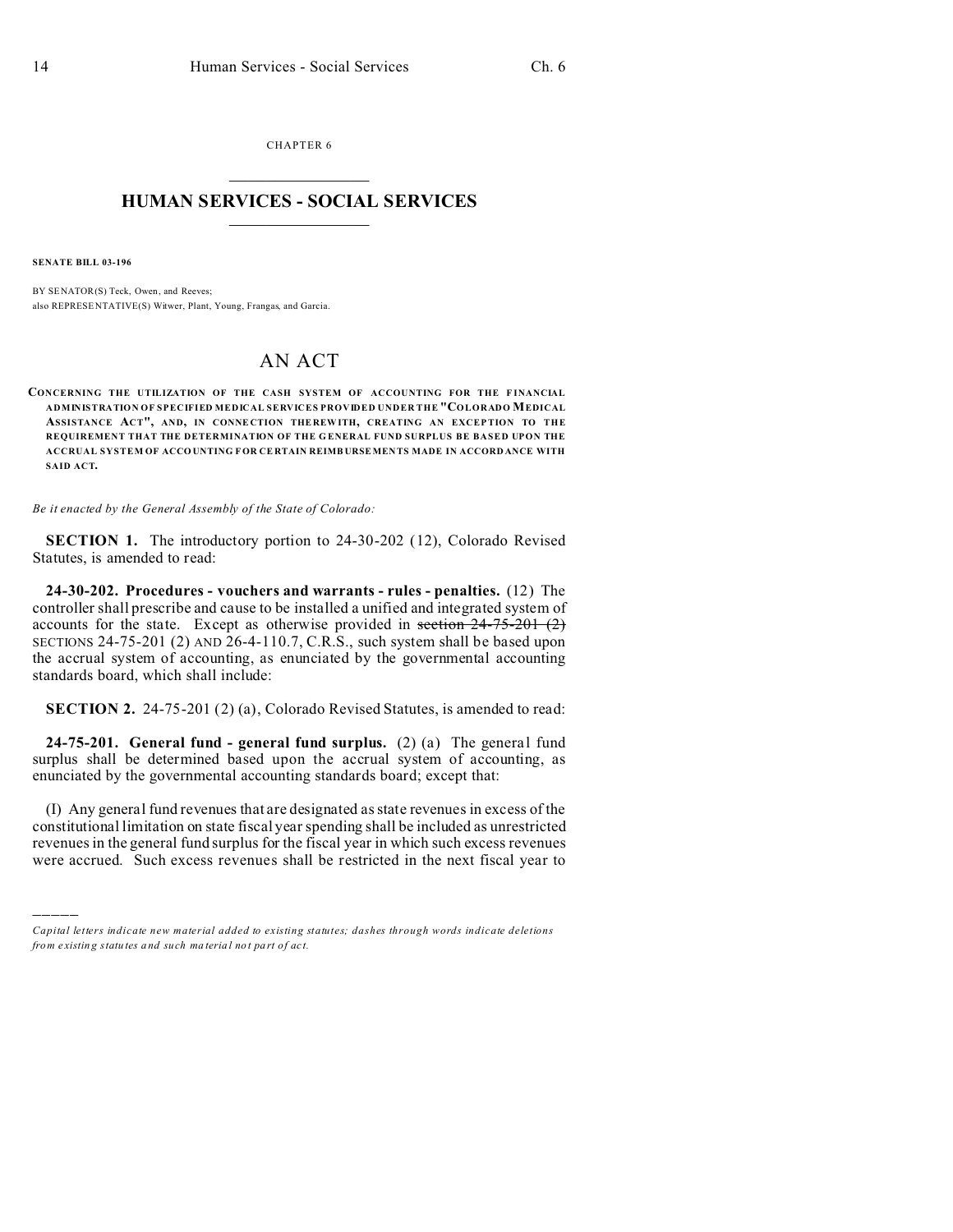preserve their availability for refund unless voters have authorized the state to retain such excess revenues.

(II) GENERAL FUND REVENUES SHALL BE RESTRICTED ONLY UPON THE ISSUANCE OF A COMMITMENT VOUCHER TO THE STATE CONTROLLER BY THE DEPARTMENT OF HEALTH CARE POLICY AND FINANCING FOR THE PAYMENT OF A SUFFICIENT CLAIM THAT WARRANTS REIMBURSEMENT IN ACCORDANCE WITH THE "COLORADO MEDICAL ASSISTANCE ACT", ARTICLE 4 OF TITLE 26, C.R.S., FROM GENERAL FUND REVENUES APPROPRIATED FOR:

(A) MEDICAL SERVICES PREMIUMS; OR

(B) MEDICAL SERVICES PROVIDED THROUGH PROGRAMS UNDER SAID ACTTHAT ARE ADMINISTERED BY THE DEPARTMENT OF HUMAN SERVICES, EXCEPT FOR EXPENDITURES FOR COSTS INCURRED IN THE ADMINISTRATION OF SUCH PROGRAMS.

**SECTION 3.** Part 1 of article 4 of title 26, Colorado Revised Statutes, is amended BY THE ADDITION OF A NEW SECTION to read:

**26-4-110.7. Cash system of accounting - financial administration of medical services premiums - medical programs administered by department of human services.** (1) THE STATE DEPARTMENT SHALL UTILIZE THE CASH SYSTEM OF ACCOUNTING, AS ENUNCIATED BY THE GOVERNMENTAL ACCOUNTING STANDARDS BOARD, REGARDLESS OF THE SOURCE OF REVENUES INVOLVED, FOR ALL ACTIVITIES OF THE STATE DEPARTMENT RELATING TO THE FINANCIAL ADMINISTRATION OF:

## (a) MEDICAL SERVICES PREMIUMS; AND

(b) MEDICAL PROGRAMS UNDER THIS ARTICLE ADMINISTERED BY THE DEPARTMENT OF HUMAN SERVICES, EXCEPT FOR EXPENDITURES FOR COSTS INCURRED IN THE ADMINISTRATION OF SUCH PROGRAMS.

**SECTION 4.** Part V (2), (3), (6) (A), (6) (B), (6) (D), (6) (E), (6) (I), (6) (J), and (6) (K) and the affected totals of section 2 of chapter 399, Session Laws of Colorado 2002, are amended to read:

Section 2. **Appropriation.**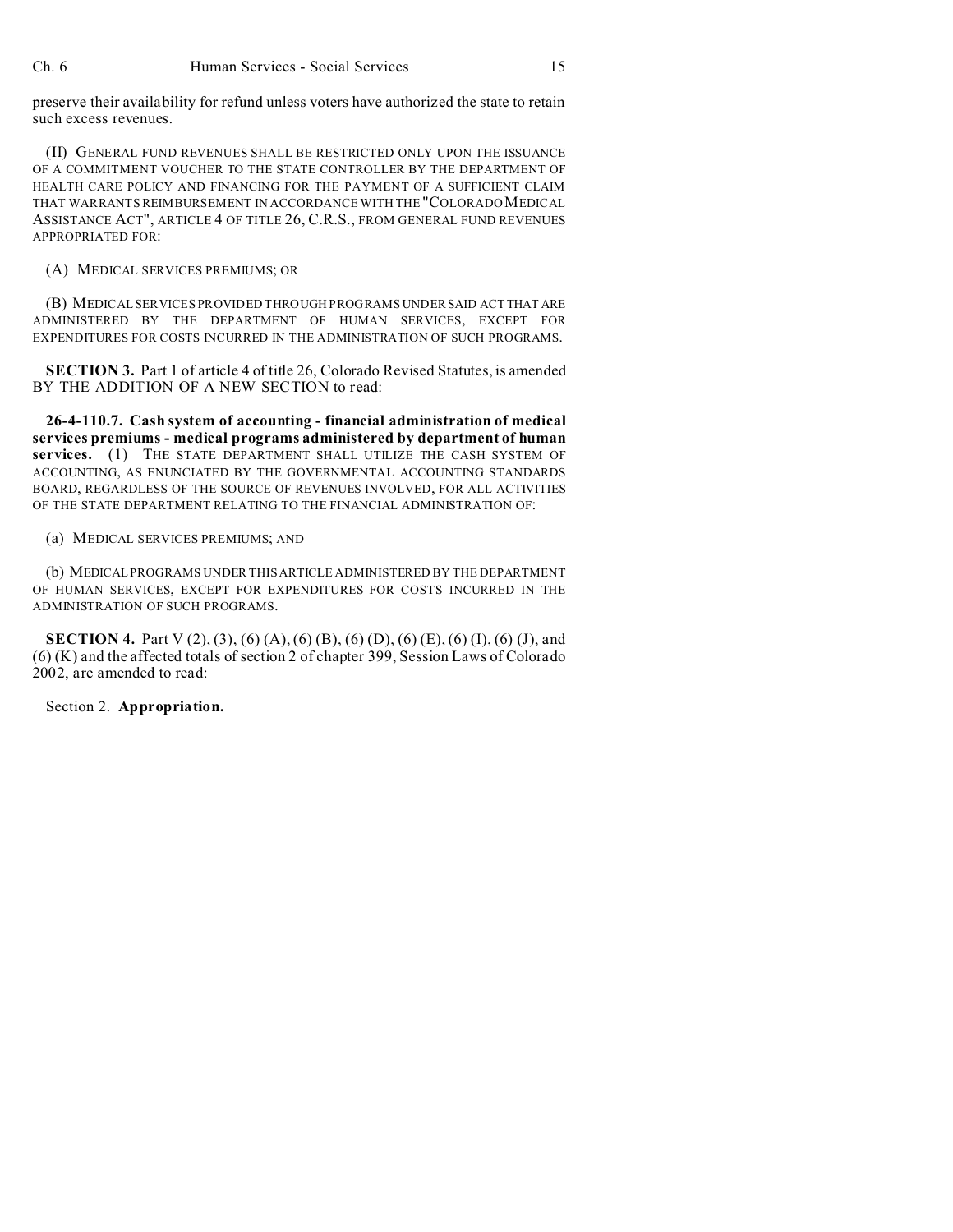|                    |              |                               | APPROPRIATION FROM     |                      |                      |                         |  |
|--------------------|--------------|-------------------------------|------------------------|----------------------|----------------------|-------------------------|--|
| ITEM &<br>SUBTOTAL | <b>TOTAL</b> | <b>GENERAL</b><br><b>FUND</b> | GENERAL<br><b>FUND</b> | CASH<br><b>FUNDS</b> | CASH<br><b>FUNDS</b> | FEDERAL<br><b>FUNDS</b> |  |
|                    |              |                               | <b>EXEMPT</b>          |                      | <b>EXEMPT</b>        |                         |  |
|                    |              |                               |                        |                      |                      |                         |  |

**PART V**

#### **DEPARTMENT OF HEALTH CARE POLICY AND FINANCING**

## **(2) MEDICAL PROGRAMS ADMINISTRATION43, 44**

| Personal Services         | 9,260,099     | 4,239,323(M) | 71,913 <sup>a</sup> | 4,948,863  |
|---------------------------|---------------|--------------|---------------------|------------|
|                           | $(147.7$ FTE) |              |                     |            |
| Operating Expenses        | 684,213       | 330,671(M)   | 250 <sup>b</sup>    | 353,292    |
| S.B. 01-78 Nursing        |               |              |                     |            |
| Home Quality of Care      |               |              |                     |            |
| Contract Costs            | 68,524        | 34,262(M)    |                     | 34,262     |
| Alternative Care Facility |               |              |                     |            |
| Cost Reporting System     |               |              |                     |            |
| Consulting Services       | 16,667        | 8,334(M)     |                     | 8,333      |
| Medicaid Management       |               |              |                     |            |
| <b>Information System</b> |               |              |                     |            |
| Contract                  | 18,324,459    | 4,418,380(M) | 147,191°            | 13,758,888 |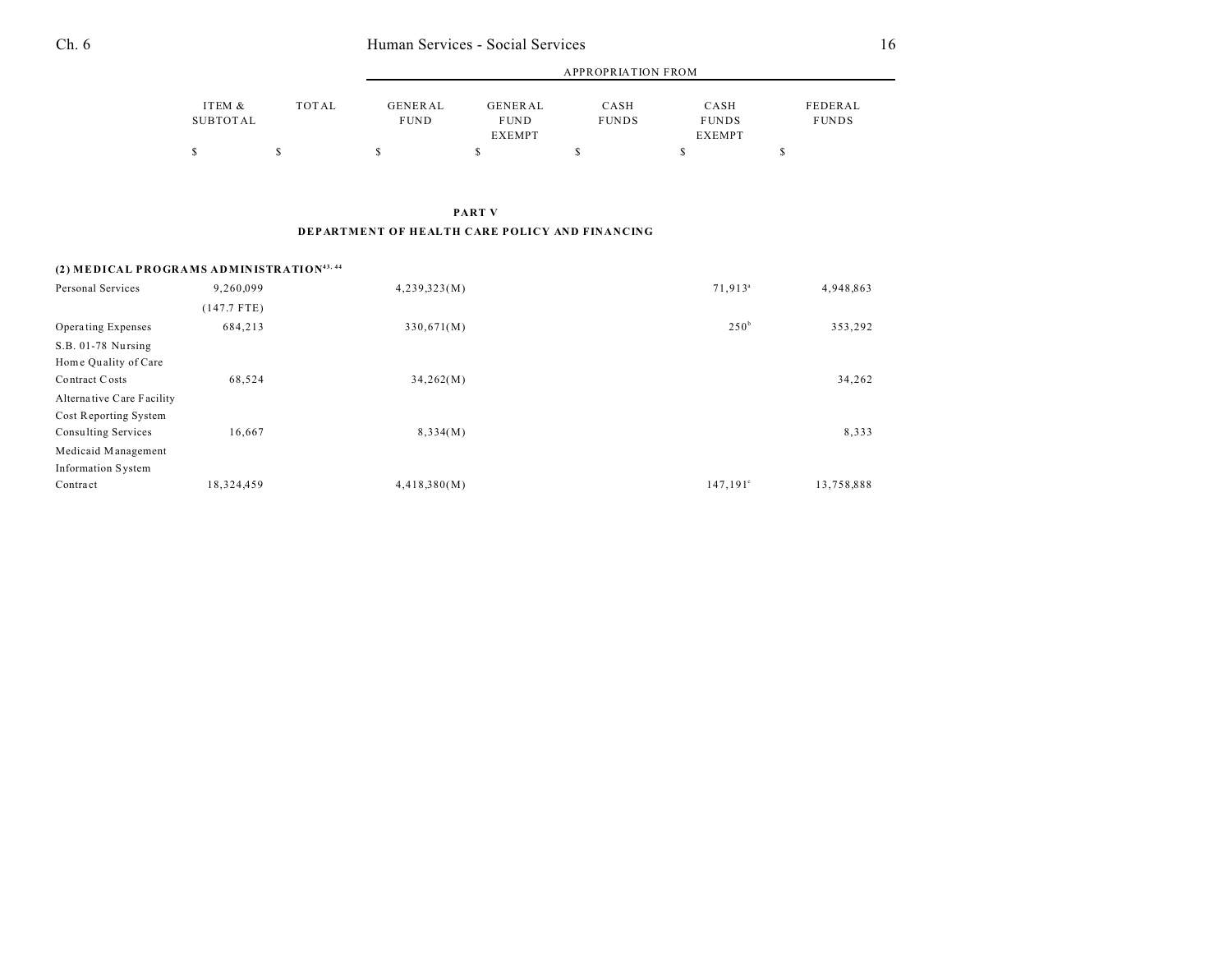| Ch.6                                           |             | Human Services - Social Services |                      | 17        |
|------------------------------------------------|-------------|----------------------------------|----------------------|-----------|
| Review                                         | 4,557,179   | 1,157,499(M)                     | $1,093^b$            | 3,398,587 |
| Contractual Utilization                        |             |                                  |                      |           |
| Administrative Costs                           | 42,000      | 12,000(M)                        |                      | 30,000    |
| Other Case-Mix                                 |             |                                  |                      |           |
| Certification                                  | 4,081,464   | 1,124,860(M)                     |                      | 2,956,604 |
| Facility Survey and                            |             |                                  |                      |           |
| Health and Environment                         |             |                                  |                      |           |
| Department of Public                           |             |                                  |                      |           |
| Cards                                          | 1,323,100   | 661,550(M)                       |                      | 661,550   |
| Medicaid Authorization                         |             |                                  |                      |           |
| <b>State Appropriations</b>                    | 2,214,057   | $520,407(M)^d$                   | $46,351$ °           | 1,647,299 |
| Implementation Central                         |             |                                  |                      |           |
| 1996 (HIPAA)                                   |             |                                  |                      |           |
| Accountability Act of                          |             |                                  |                      |           |
| Portability and                                |             |                                  |                      |           |
| Health Insurance                               |             |                                  |                      |           |
| Implementation<br>Contract Costs <sup>45</sup> | 11,530,545  | $2,753,374(M)^d$                 | 180,967 <sup>e</sup> | 8,596,204 |
| 1996 (HIPAA)                                   |             |                                  |                      |           |
| Accountability Act of                          |             |                                  |                      |           |
| Portability and                                |             |                                  |                      |           |
| Health Insurance                               |             |                                  |                      |           |
|                                                | $(5.0$ FTE) |                                  |                      |           |
| Costs                                          | 298,576     | $70,180(M)^d$                    | $6,250^{\circ}$      | 222,146   |
| <b>Implementation Staffing</b>                 |             |                                  |                      |           |
| 1996 (HIPAA)                                   |             |                                  |                      |           |
| Accountability Act of                          |             |                                  |                      |           |
| Portability and                                |             |                                  |                      |           |
| Health Insurance                               |             |                                  |                      |           |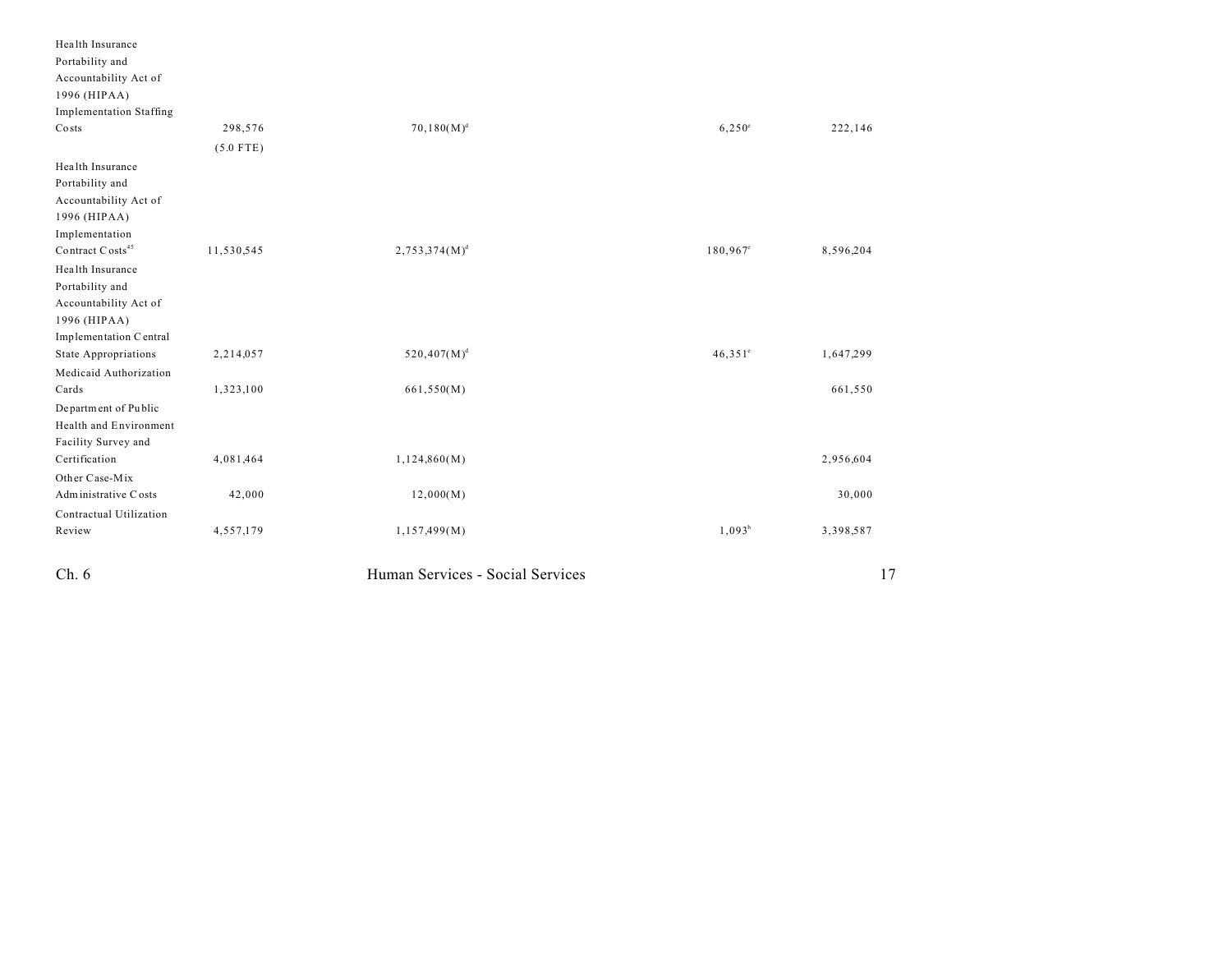|                                                   |                           |              | <b>APPROPRIATION FROM</b>     |                                                |                        |                                       |                         |  |
|---------------------------------------------------|---------------------------|--------------|-------------------------------|------------------------------------------------|------------------------|---------------------------------------|-------------------------|--|
|                                                   | ITEM &<br><b>SUBTOTAL</b> | <b>TOTAL</b> | <b>GENERAL</b><br><b>FUND</b> | <b>GENERAL</b><br><b>FUND</b><br><b>EXEMPT</b> | CASH<br><b>FUNDS</b>   | CASH<br><b>FUNDS</b><br><b>EXEMPT</b> | FEDERAL<br><b>FUNDS</b> |  |
|                                                   | $\mathbb S$               | $\mathbb{S}$ | \$                            | \$                                             | \$                     | \$<br>\$                              |                         |  |
|                                                   |                           |              |                               |                                                |                        |                                       |                         |  |
| Early and Periodic<br>Screening, Diagnosis,       |                           |              |                               |                                                |                        |                                       |                         |  |
| and Treatment Program                             | 3,058,718                 |              | 1,529,359(M)                  |                                                |                        |                                       | 1,529,359               |  |
| Nursing Facility Audits                           | 880,650                   |              | 440,325(M)                    |                                                |                        |                                       | 440,325                 |  |
| Hospital and Federally<br>Qualified Health Clinic |                           |              |                               |                                                |                        |                                       |                         |  |
| Audits                                            | 250,000                   |              | 125,000(M)                    |                                                |                        |                                       | 125,000                 |  |
| Nursing Home<br>Preadmission and                  |                           |              |                               |                                                |                        |                                       |                         |  |
| <b>Resident Assessments</b>                       | 1,240,534                 |              | 310, 134(M)                   |                                                |                        |                                       | 930,400                 |  |
| Nurse Aide Certification                          | 310,330                   |              | 142,321(M)                    |                                                |                        | $12,844(T)^f$                         | 155,165                 |  |
| Nursing Home Quality                              |                           |              |                               |                                                |                        |                                       |                         |  |
| Assessments                                       | 26,955                    |              | 6,739(M)                      |                                                |                        |                                       | 20,216                  |  |
| <b>Estate Recovery</b>                            | 700,000                   |              |                               |                                                | $350,000$ <sup>g</sup> |                                       | 350,000                 |  |
| Single Entry Point<br>Administration              | 65,900                    |              | 32,950(M)                     |                                                |                        |                                       | 32,950                  |  |
| Single Entry Point                                |                           |              |                               |                                                |                        |                                       |                         |  |
| Audits                                            | 35,339                    |              | 17,669(M)                     |                                                |                        |                                       | 17,670                  |  |
| Phone Triage/Advice                               | 324,513                   |              | 81,128(M)                     |                                                |                        |                                       | 243,385                 |  |
| S.B. 97-05 Enrollment                             |                           |              |                               |                                                |                        |                                       |                         |  |
| Brok er                                           | 1,073,258                 |              | 536,629(M)                    |                                                |                        |                                       | 536,629                 |  |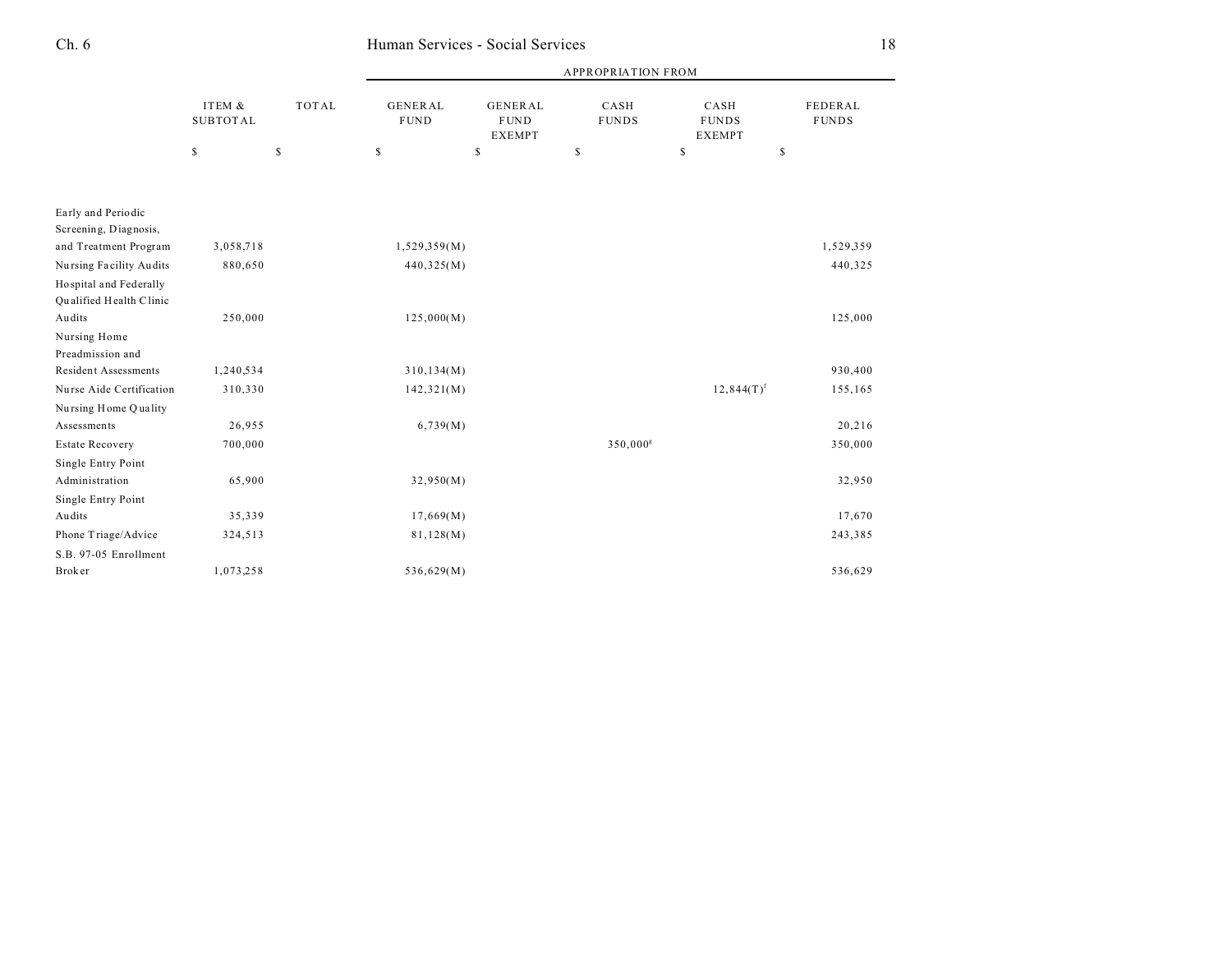| Primary Care Physician |              |                   |             |
|------------------------|--------------|-------------------|-------------|
| Credentialing          | 116,788      | 58,394(M)         | 58,394      |
| H.B. 01-1271 Medicaid  |              |                   |             |
| Buy-in                 | 327,427      |                   | 327,427     |
| <b>MEDICAID CASH</b>   |              |                   |             |
| <b>ACCOUNTING</b>      |              |                   |             |
| <b>IMPLEMENTATION</b>  | 500,000      | $250,000^{\rm h}$ | $250,000^h$ |
|                        | 61, 311, 295 |                   |             |
|                        | 61,811,295   |                   |             |
|                        |              |                   |             |

<sup>a</sup> Of this amount, \$24,907 shall be from the Breast and Cervical Cancer Prevention and Treatment Fund created in Section 26-4-532 (7), C.R.S., and \$47,006 shall be from the Children's Basic Health Plan Trust created in Section 26-19-105, C.R.S.

b This amount shall be from the Breast and Cervical Cancer Prevention and Treatment Fund created in Section 26-4-532 (7), C.R.S.

c Of this amount, \$14 6,86 7(T) shall be from the Old Age Pension Health and Medical Care Fund appropriated in the Department of Human Services and \$324 shall be from the Breast and Cervical Cancer Prevention and Treatment Fund created in Section 26-4-532 (7), C.R.S.

<sup>d</sup> Of these amounts, \$3,333,893 is exempt from the statutory limit on state General Fund appropriations pursuant to Section 24-75-201.1 (1) (a) (III) (B), C.R.S.

e This amount shall be from the Children's Basic Health Plan Trust created in Section 26-19-105, C.R.S.

<sup>f</sup> This amount shall be from the Department of Regulatory Agencies.

<sup>8</sup> This amount shall be from estate recoveries.

 $^{\rm h}$  THIS AMOUNT SHALL BE FOR ALL ADMINISTRATIVE COSTS ASSOCIATED WITH THE TRANSITION FROM AN ACCRUAL BASIS OF ACCOUNTING TO A CASH BASIS OF ACCOUNTING FOR MEDICAL SERVICES PREMIUMS. ANY FUNDS NOT EXPENDED PRIOR TO JULY 1, 2003, SHALL BE ROLLED FORWARD AND SHALL REMAIN AVAILABLE FOR EXPENDITURE IN FY 2003-04.

**(3) MEDICAL SERVICES PREMIUMS46, 47, 48, 49, 50, 51, 52, 53, 54, 54a**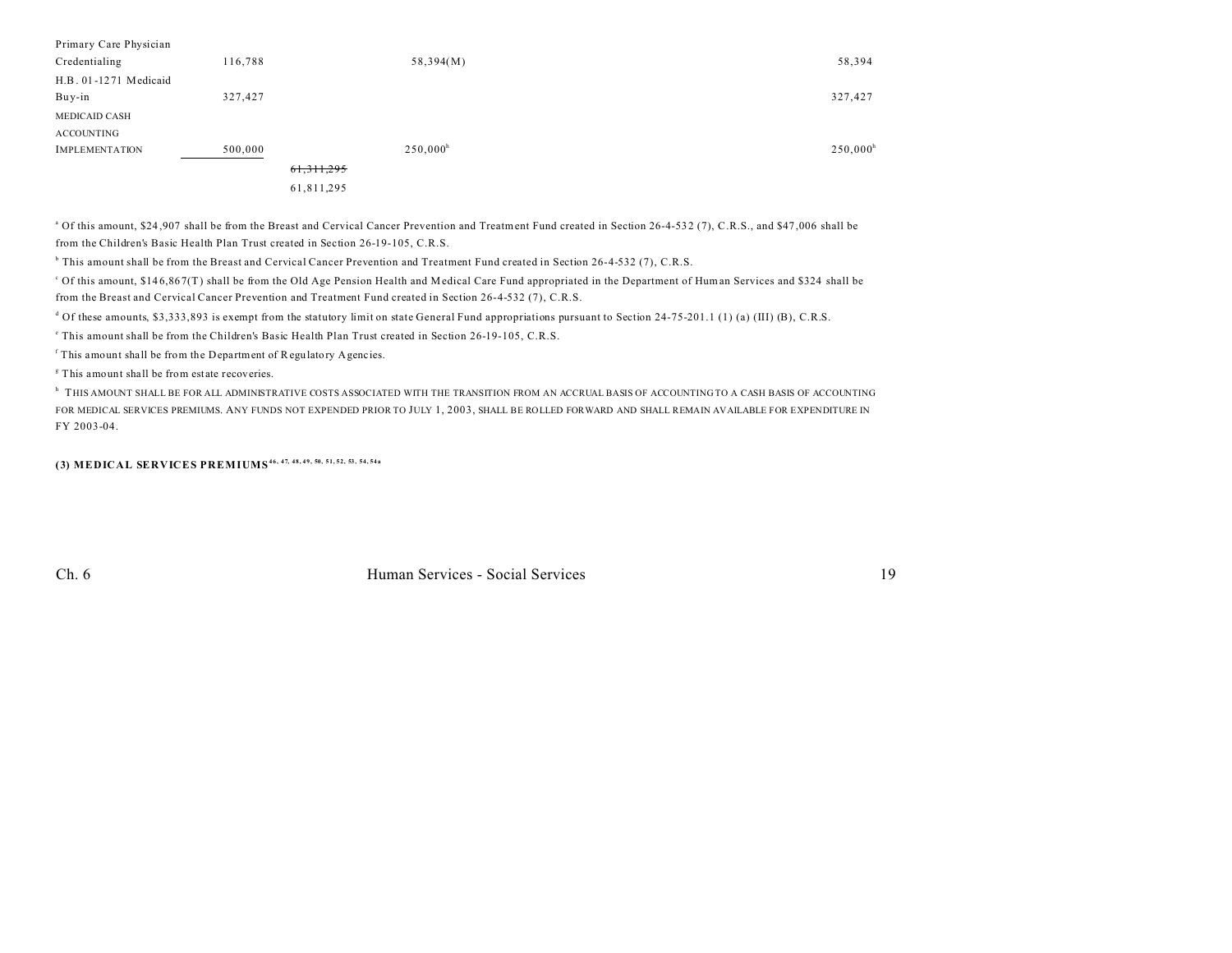|          |       | APPROPRIATION FROM |               |              |               |              |
|----------|-------|--------------------|---------------|--------------|---------------|--------------|
| ITEM &   | TOTAL | GENERAL            | GENERAL       | CASH         | CASH          | FEDERAL      |
| SUBTOTAL |       | <b>FUND</b>        | <b>FUND</b>   | <b>FUNDS</b> | <b>FUNDS</b>  | <b>FUNDS</b> |
|          |       |                    | <b>EXEMPT</b> |              | <b>EXEMPT</b> |              |
|          |       |                    |               |              |               |              |

| Services for 35,230 Old<br>Age Pensioners<br>(OAP-A) at an average<br>cost of $$16,895.22$      |              |
|-------------------------------------------------------------------------------------------------|--------------|
| \$15,440.52                                                                                     | 595,218,541  |
|                                                                                                 | 543,969,658  |
| Services for 5,430 Old<br>Age Pensioners<br>(OAP-B) at an average<br>cost of $$12,504.16$       |              |
| \$11,439.25                                                                                     | 67,897,616   |
|                                                                                                 | 62, 115, 146 |
| Services for 4,046 Old<br>Age Pension State<br>Medical Program clients<br>at an average cost of |              |
| \$2,435.28                                                                                      | 9,853,133    |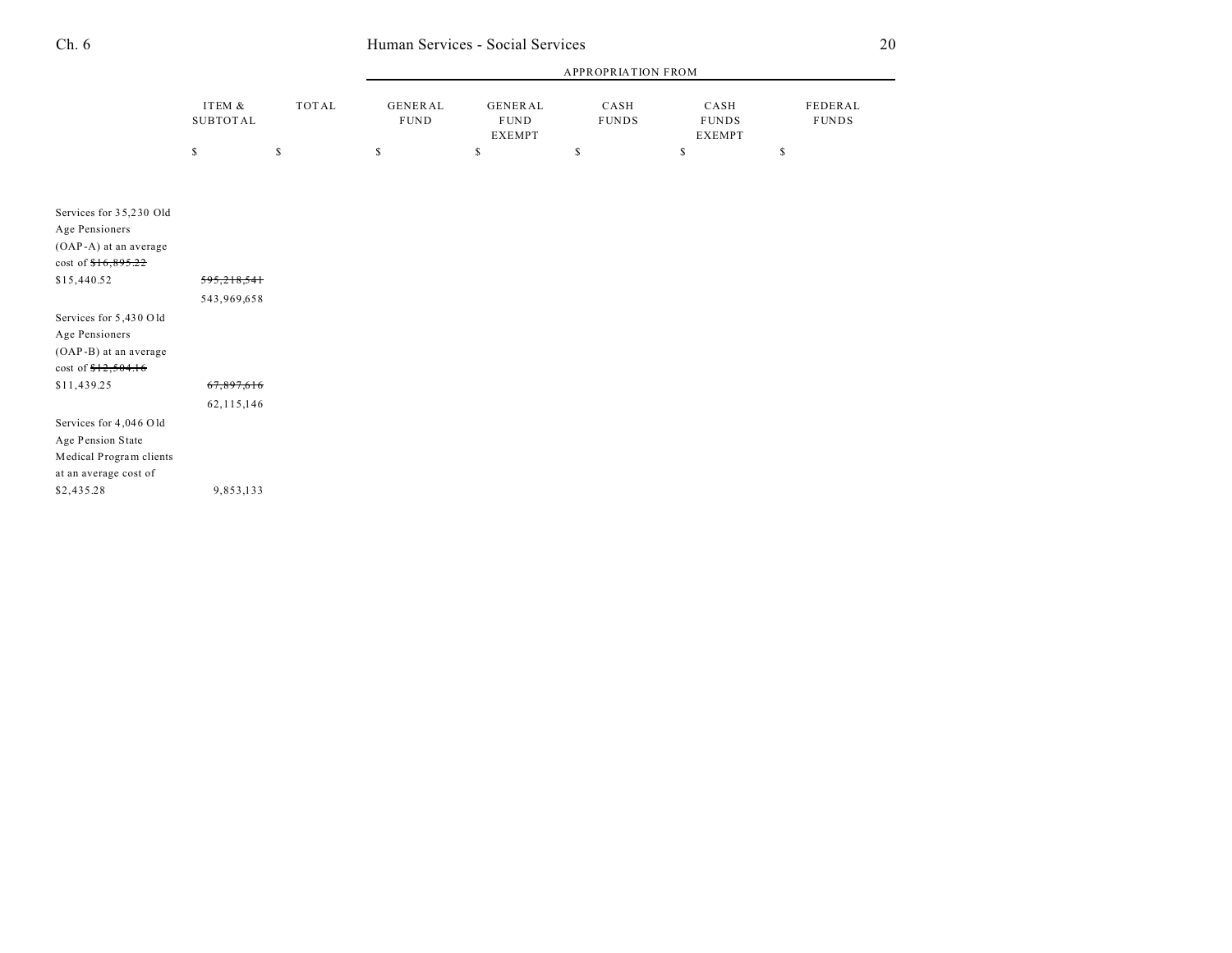| Services for 49,669    |                        |  |
|------------------------|------------------------|--|
| Non-Elderly Disabled   |                        |  |
| Recipients of          |                        |  |
| Supplemental Security  |                        |  |
| Income at an average   |                        |  |
| $cost of $10,450.73$   |                        |  |
| \$9,563.67             | <del>519,077,445</del> |  |
|                        | 475,018,021            |  |
| Services for 38,349    |                        |  |
| Categorically Eligible |                        |  |
| Low-income Adults at   |                        |  |
| an average cost of     |                        |  |
| \$3,273.42 \$3,047.92  | 125,532,402            |  |
|                        | 116,884,609            |  |
| Services for 158,488   |                        |  |
| Categorically Eligible |                        |  |
| Low-income Children    |                        |  |
| and Baby Care Program  |                        |  |
| Children at an average |                        |  |
| cost of $1,750.40$     |                        |  |
| \$1,626.16             | 277,418,122            |  |
|                        | 257,726,306            |  |
| Services for 13,877    |                        |  |
| Foster Children at an  |                        |  |
| average cost of        |                        |  |
| $$2,652.07$ \$2,428.71 | 36,802,812             |  |
|                        | 33,703,192             |  |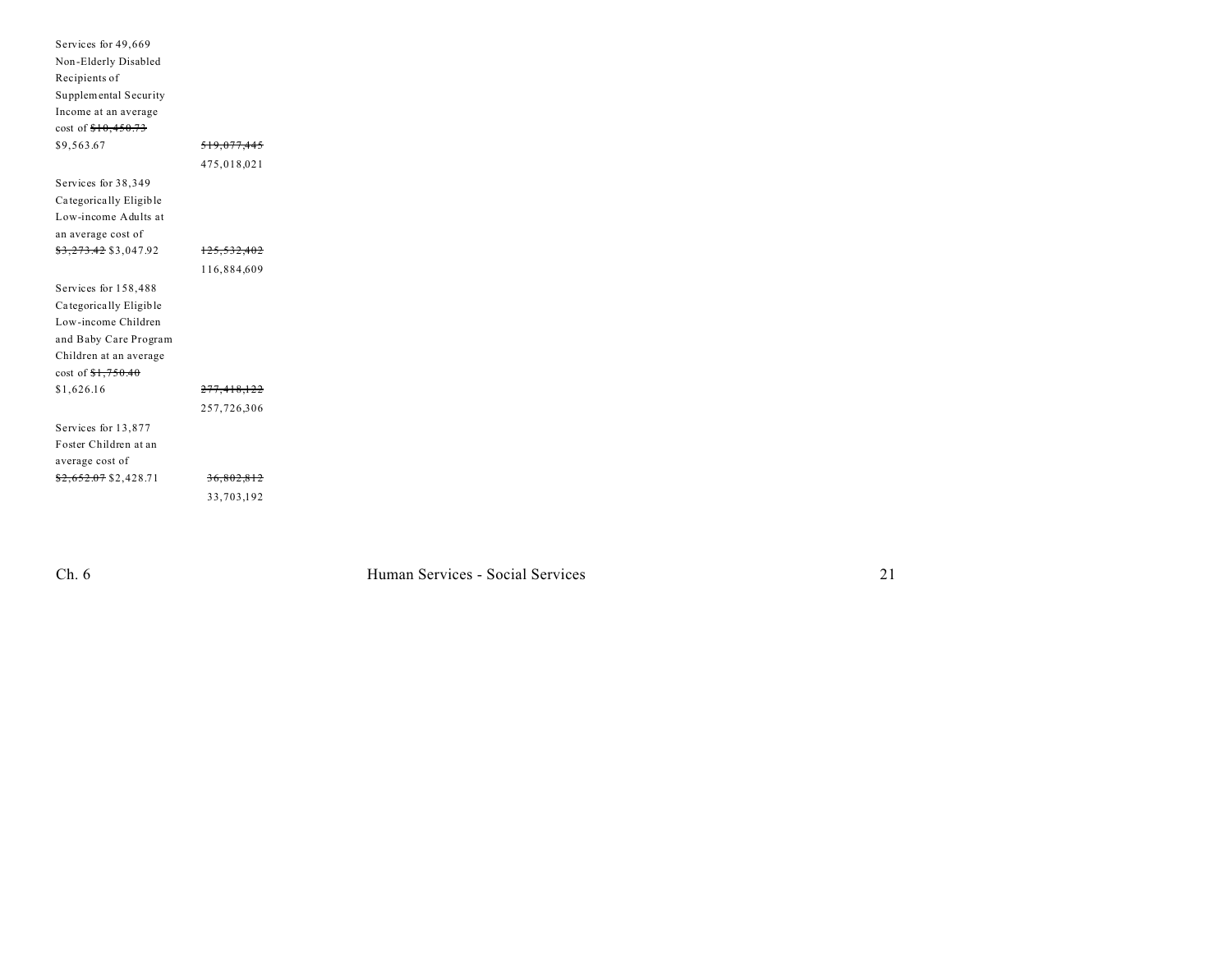|          |       | APPROPRIATION FROM |                              |              |                        |              |  |
|----------|-------|--------------------|------------------------------|--------------|------------------------|--------------|--|
| ITEM &   | TOTAL | <b>GENERAL</b>     | GENERAL                      | CASH         | CASH                   | FEDERAL      |  |
| SUBTOTAL |       | <b>FUND</b>        | <b>FUND</b><br><b>EXEMPT</b> | <b>FUNDS</b> | <b>FUNDS</b><br>EXEMPT | <b>FUNDS</b> |  |
|          |       |                    |                              |              |                        |              |  |

| Services for 5,983 Baby          |            |
|----------------------------------|------------|
| Care Program Adults at           |            |
| an average cost of               |            |
| <del>\$5,564.49</del> \$5,054.15 | 33.292.341 |
|                                  | 30,238,960 |
| Services for 9,492               |            |
| Qualified Medicare               |            |
| Beneficiaries (QMBs)             |            |
| and Special                      |            |
| Low-Income Medicare              |            |
| Beneficiaries (SLIMBs)           |            |
| at an average cost of            |            |
| <del>\$1,071.80</del> \$989.64   | 10,173,529 |
|                                  | 9,393,618  |
| Services for 5,414               |            |
| Non-Citizens at an               |            |
| Average Cost of                  |            |
| <del>\$9,876.00</del> \$9,204.27 | 53,468,640 |
|                                  | 49,831,938 |
|                                  |            |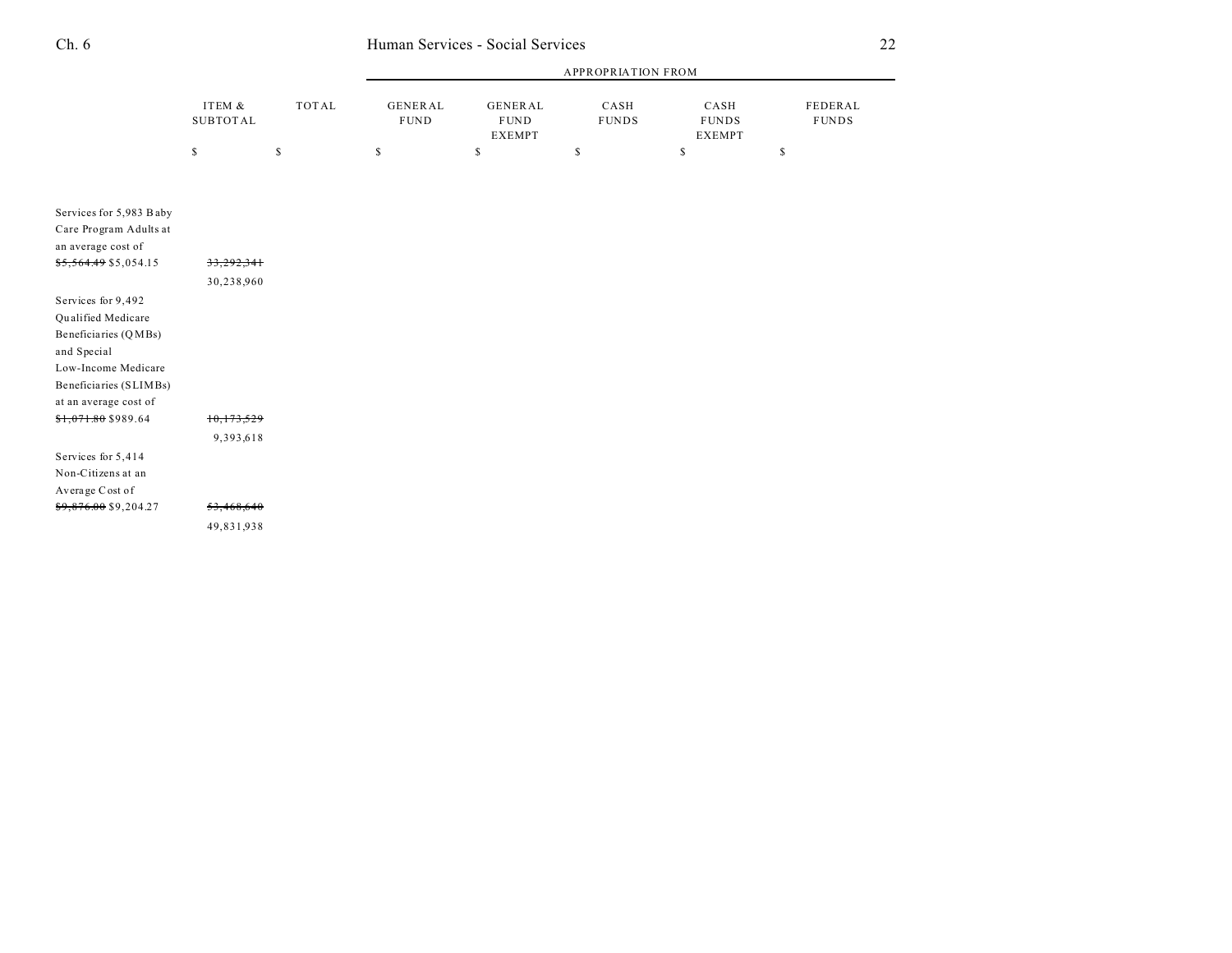| Services for 71 S.B.    |           |               |                      |                          |                          |
|-------------------------|-----------|---------------|----------------------|--------------------------|--------------------------|
| $01S2-12$ Breast and    |           |               |                      |                          |                          |
| Cervical Cancer         |           |               |                      |                          |                          |
| Treatment Clients at an |           |               |                      |                          |                          |
| Average Cost of         |           |               |                      |                          |                          |
| \$22,501.62             | 1,597,615 |               |                      |                          |                          |
|                         |           | 1,730,332,196 | 838,728,143(M)       | 34,565,803°              | 857,038,250              |
|                         |           | 1,590,332,196 | $768,728,143(M)^{b}$ | 34,565,803 <sup>ab</sup> | 787,038,250 <sup>b</sup> |

<sup>a</sup> Of this amount, \$9,853,133 (T)shall be from the Old Age Pension Health and Medical Care Fund appropriated in the Department of Human Services, \$559,165 shall be from the Breast and Cervical Cancer Prevention and Treatment Fund created in Section 26-4-532 (7), C.R.S., and \$24,153,505 represents public funds certified as representing expenditures incurred by public nursing homes and hospitals that are eligible for federal financial participation under the Medicaid program.

<sup>b</sup> THESE AMOUNTS SHALL BE SUBJECT TO CASH ACCOUNTING STANDARDS PURSUANT TO SECTION 26-4-110.7 (1) (a), C.R.S. FOR THESE AMOUNTS, ANY FUNDS NOT EXPENDED PRIOR TO JULY 1, 2003, SHALL BE ROLLED FORWARD AND SHALL REMAIN AVAILABLE FOR EXPENDITURE IN FY 2003-04 TO AID IN THE TRANSITION FROM AN ACCRUAL BASIS OF ACCOUNTING TO A CASH BASIS OF ACCOUNTING.

#### **(6) DEPARTM ENT O F HUM AN SERVICES M EDICAID-FUN DED PR OGR AMS 62, 63, 64**

| $(A)$ Executive<br>Director's Office - |            |                                  |           |
|----------------------------------------|------------|----------------------------------|-----------|
| <b>Medicaid Funding</b>                | 9,792,810  | 4,896,405(M)                     | 4,896,405 |
|                                        | 10,292,810 | 5,146,405(M)                     | 5,146,405 |
| (D) Office of                          |            |                                  |           |
| Behavioral Health and                  |            |                                  |           |
| Housing - Medicaid                     |            |                                  |           |
| Funding                                |            |                                  |           |
| Administration                         | 835,306    | 417,653(M)                       | 417,653   |
| Ch. 6                                  |            | Human Services - Social Services | 23        |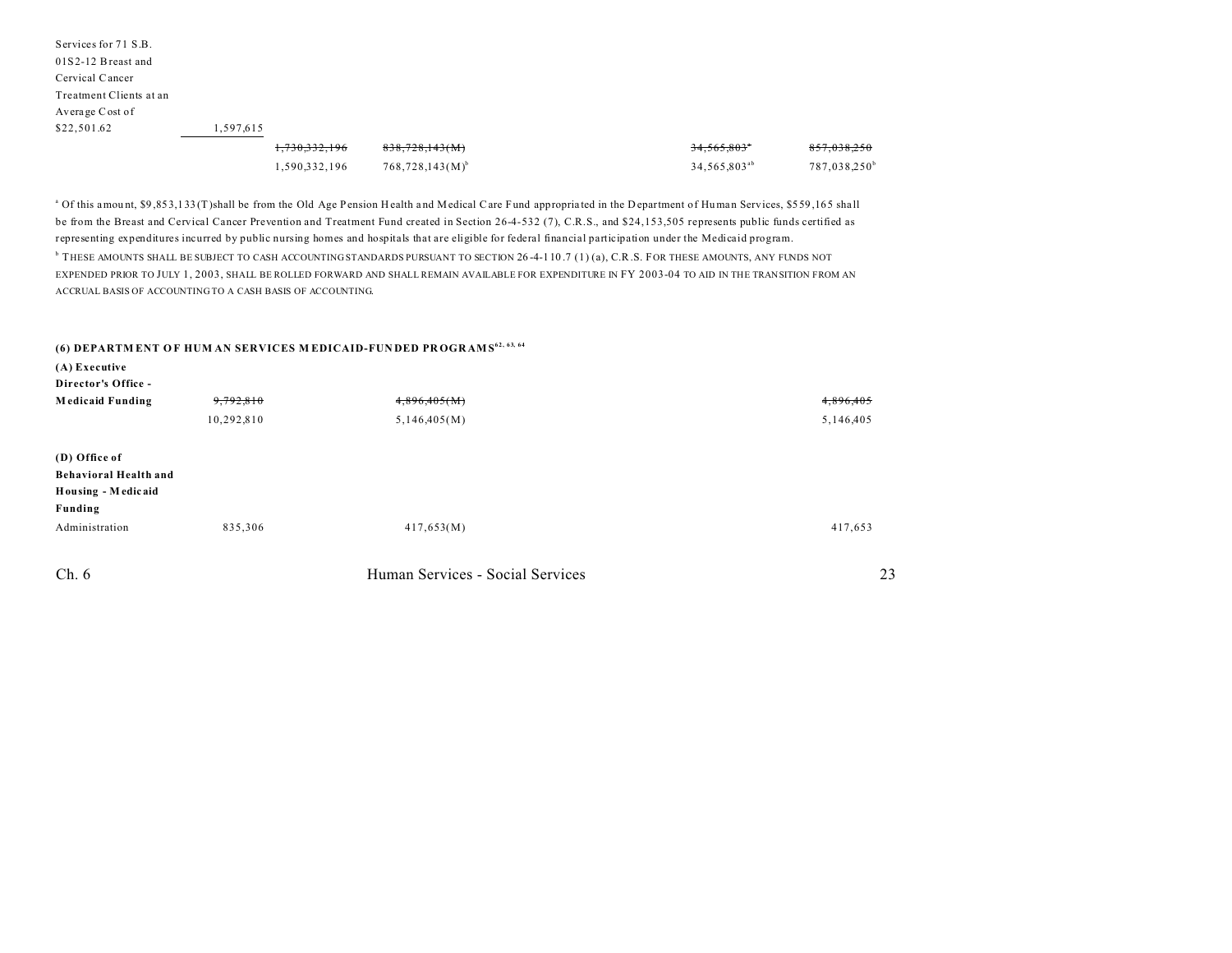|                                           | ITEM &<br><b>SUBTOTAL</b> | <b>TOTAL</b> | <b>APPROPRIATION FROM</b>                                                       |    |                      |                                       |                         |  |
|-------------------------------------------|---------------------------|--------------|---------------------------------------------------------------------------------|----|----------------------|---------------------------------------|-------------------------|--|
|                                           |                           |              | <b>GENERAL</b><br><b>GENERAL</b><br><b>FUND</b><br><b>FUND</b><br><b>EXEMPT</b> |    | CASH<br><b>FUNDS</b> | CASH<br><b>FUNDS</b><br><b>EXEMPT</b> | FEDERAL<br><b>FUNDS</b> |  |
|                                           | \$                        | \$           | \$                                                                              | \$ | \$                   | \$                                    | \$                      |  |
|                                           |                           |              |                                                                                 |    |                      |                                       |                         |  |
| Mental Health                             |                           |              |                                                                                 |    |                      |                                       |                         |  |
| Community Programs,                       |                           |              |                                                                                 |    |                      |                                       |                         |  |
| Mental Health                             |                           |              |                                                                                 |    |                      |                                       |                         |  |
| Capitation and                            |                           |              |                                                                                 |    |                      |                                       |                         |  |
| Performance Incentive<br>Awards           | 148,707,702               |              |                                                                                 |    |                      |                                       |                         |  |
|                                           |                           |              | 74,353,851(M)                                                                   |    |                      |                                       | <del>74.353.851</del>   |  |
|                                           | 144,503,979               |              | $72,251,989(M)^{b}$                                                             |    |                      |                                       | 72,251,990 <sup>b</sup> |  |
| Mental Health                             |                           |              |                                                                                 |    |                      |                                       |                         |  |
| Community Programs,                       |                           |              |                                                                                 |    |                      |                                       |                         |  |
| Medicaid Mental Health<br>Fee for Service |                           |              |                                                                                 |    |                      |                                       |                         |  |
| Payments                                  | 3,618,529                 |              | 1,809,265(M)                                                                    |    |                      |                                       | 1,809,26                |  |
|                                           |                           |              |                                                                                 |    |                      |                                       |                         |  |
|                                           | 3,515,336                 |              | $1,757,668(M)^{b}$                                                              |    |                      |                                       | 1,757,668 <sup>b</sup>  |  |
| Mental Health                             |                           |              |                                                                                 |    |                      |                                       |                         |  |
| Community Programs,                       |                           |              |                                                                                 |    |                      |                                       |                         |  |
| Medicaid Mental Health                    |                           |              |                                                                                 |    |                      |                                       |                         |  |
| Services for Breast and                   |                           |              |                                                                                 |    |                      |                                       |                         |  |
| Cervical Cancer Patients                  | 71,175                    |              |                                                                                 |    |                      | $24,911$ <sup>a</sup>                 | 46,264                  |  |
|                                           |                           |              |                                                                                 |    |                      |                                       | $46,264^b$              |  |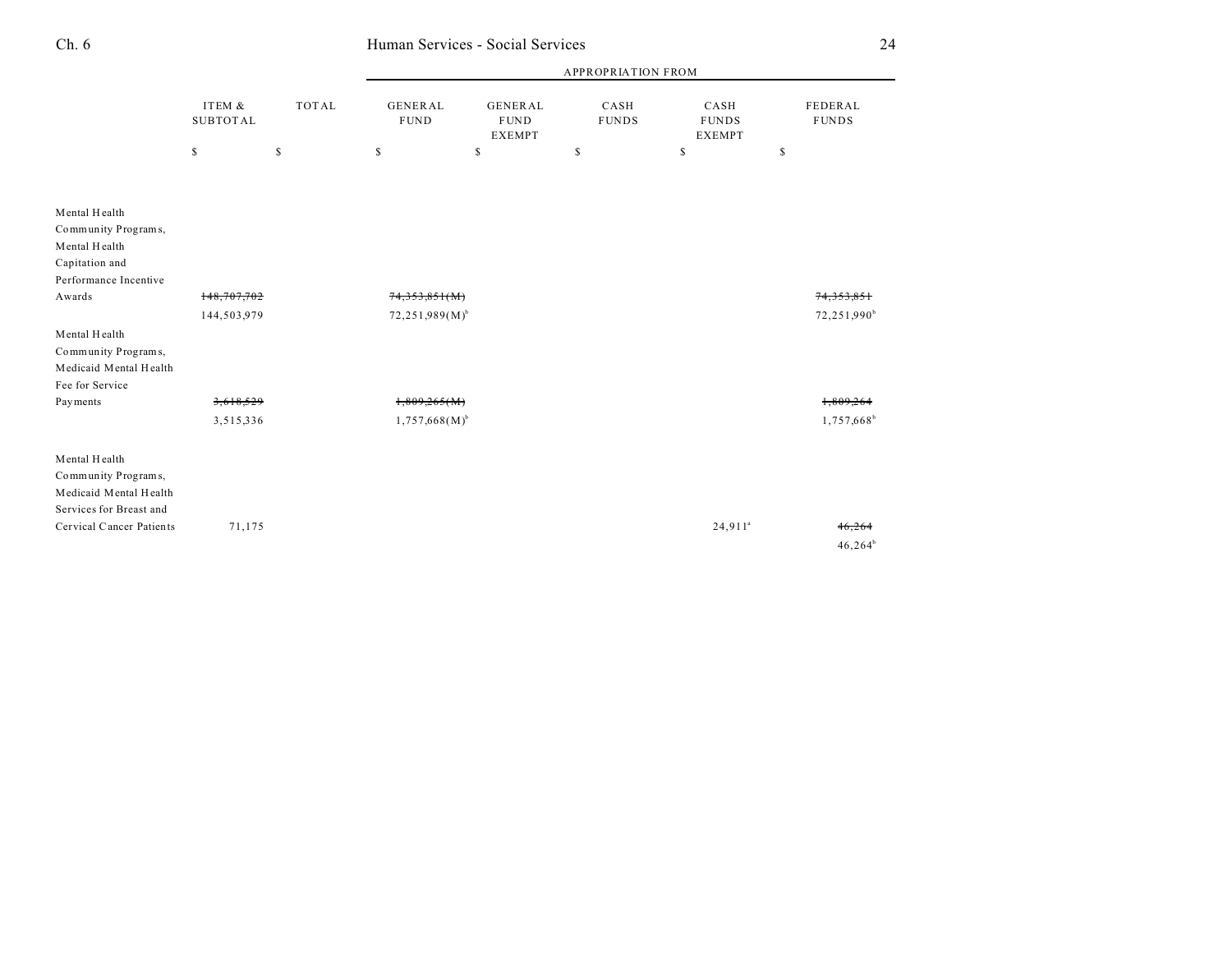| Mental Health<br>Community Programs,<br>Medicaid Anti-psychotic |               |                     |                |
|-----------------------------------------------------------------|---------------|---------------------|----------------|
| Pharmaceuticals                                                 | 24,589,830    | 12,294,915(M)       | 12,294,915     |
|                                                                 | 23,893,876    | $11,946,938(M)^{b}$ | $11,946,938^b$ |
| Mental Health Institutes                                        | 3,984,829     | 1,992,415(M)        | 1,992,414      |
|                                                                 | 3,852,684     | $1,926,342(M)^{b}$  | $1,926,342^b$  |
| Alcohol and Drug<br>Abuse Division, High<br>Risk Pregnant Women |               |                     |                |
| Program                                                         | 349,656       | 174,828(M)          | 174,828        |
|                                                                 | 339,646       | $169,823(M)^{b}$    | $169,823^b$    |
|                                                                 | 182, 157, 027 |                     |                |
|                                                                 | 177,012,002   |                     |                |

<sup>a</sup> This amount shall be from the Breast and Cervical Cancer Prevention and Treatment Fund created in Section 26-4-532 (7), C.R.S. C.R.S., AND IS SUBJECT TO CASH ACCOUNTING STANDARDS PURSUANT TO 26 -4-110 .7 (1) (b), C.R.S.

b THESE AMOUNTS SHALL BE SUBJECT TO CASH ACCOUNTING STANDARDS PURSUANT TO 26 -4-110 .7 (1) (b), C.R.S. ANY FUNDS NOT EXPENDED PRIOR TO JULY 1, 2003, SHALL BE ROLLED FORWARD AND SHALL REMAIN AVAILABLE FOR EXPENDITURE IN FY 2003-04 TO AID IN THE TRANSITION FROM AN ACCRUAL BASIS OF ACCOUNTING TO A CASH BASIS OF ACCOUNTING.

| (E) Office of                |           |              |           |
|------------------------------|-----------|--------------|-----------|
| Rehabilitation and           |           |              |           |
| <b>Disability Services -</b> |           |              |           |
| <b>Medicaid Funding</b>      |           |              |           |
| Administration               | 2,045,642 | 1,022,821(M) | 1,022,821 |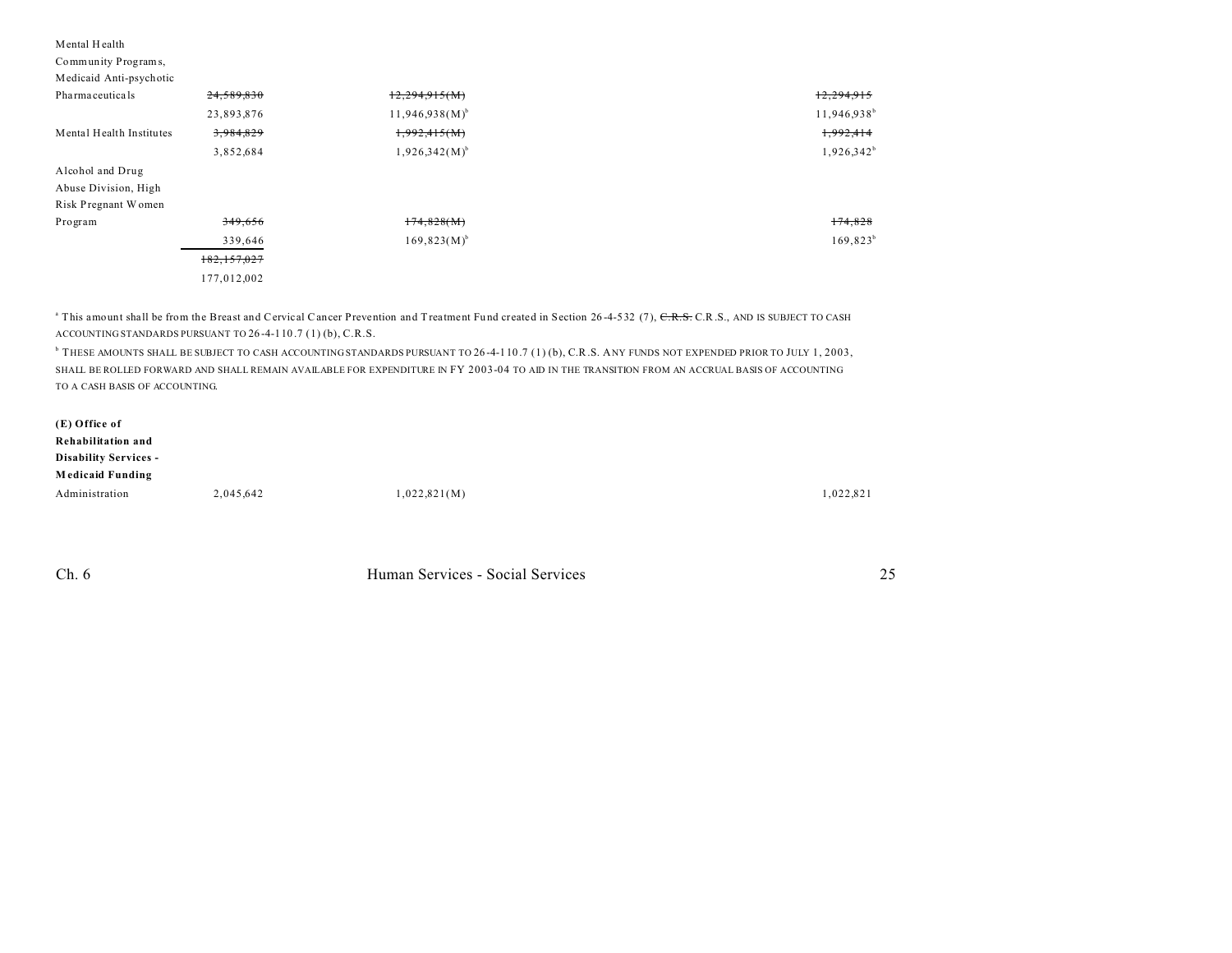|                               |                           |       | <b>APPROPRIATION FROM</b> |                                         |                      |                                       |               |                         |
|-------------------------------|---------------------------|-------|---------------------------|-----------------------------------------|----------------------|---------------------------------------|---------------|-------------------------|
|                               | ITEM &<br><b>SUBTOTAL</b> | TOTAL | GENERAL<br><b>FUND</b>    | GENERAL<br><b>FUND</b><br><b>EXEMPT</b> | CASH<br><b>FUNDS</b> | CASH<br><b>FUNDS</b><br><b>EXEMPT</b> |               | FEDERAL<br><b>FUNDS</b> |
|                               | \$                        | \$    | $\mathbb{S}$              | \$                                      | \$                   | \$                                    | <sup>\$</sup> |                         |
|                               |                           |       |                           |                                         |                      |                                       |               |                         |
| Community Services for        |                           |       |                           |                                         |                      |                                       |               |                         |
| Persons with                  |                           |       |                           |                                         |                      |                                       |               |                         |
| Developmental                 |                           |       |                           |                                         |                      |                                       |               |                         |
| Disabilities                  | 218,480,211               |       | 109,240,106(M)            |                                         |                      |                                       |               | 109,240,105             |
|                               | 212,303,612               |       | $106, 151, 806(M)^{a}$    |                                         |                      |                                       |               | $106, 151, 806^{\circ}$ |
| <b>Institutional Programs</b> |                           |       |                           |                                         |                      |                                       |               |                         |
| for Persons with              |                           |       |                           |                                         |                      |                                       |               |                         |
| Developmental                 |                           |       |                           |                                         |                      |                                       |               |                         |
| Disabilities                  | 37,934,411                |       | 18,967,206(M)             |                                         |                      |                                       |               | 18,967,205              |
|                               | 36,854,479                |       | $18,427,240(M)^a$         |                                         |                      |                                       |               | 18,427,239 <sup>a</sup> |
|                               | 258,460,264               |       |                           |                                         |                      |                                       |               |                         |
|                               | 251, 203, 733             |       |                           |                                         |                      |                                       |               |                         |

a THESE AMOUNTS SHALL BE SUBJECT TO CASH ACCOUNTING STANDARDS PURSUANT TO 26 -4-110 .7 (1) (b), C.R.S. ANY FUNDS NOT EXPENDED PRIOR TO JULY 1, 2003, SHALL BE ROLLED FORWARD AND SHALL REMAIN AVAILABLE FOR EXPENDITURE IN FY 2003-04 TO AID IN THE TRANSITION FROM AN ACCRUAL BASIS OF ACCOUNTING TO A CASH BASIS OF ACCOUNTING.

#### **(I) D ivision of C hild**

| Welfare - Medicaid |                       |                     |                         |
|--------------------|-----------------------|---------------------|-------------------------|
| Funding            | <del>76,408,265</del> | 38,204,133(M)       | 38,204,132              |
|                    | 74,230,258            | $37,115,130(M)^{a}$ | 37,115,128 <sup>a</sup> |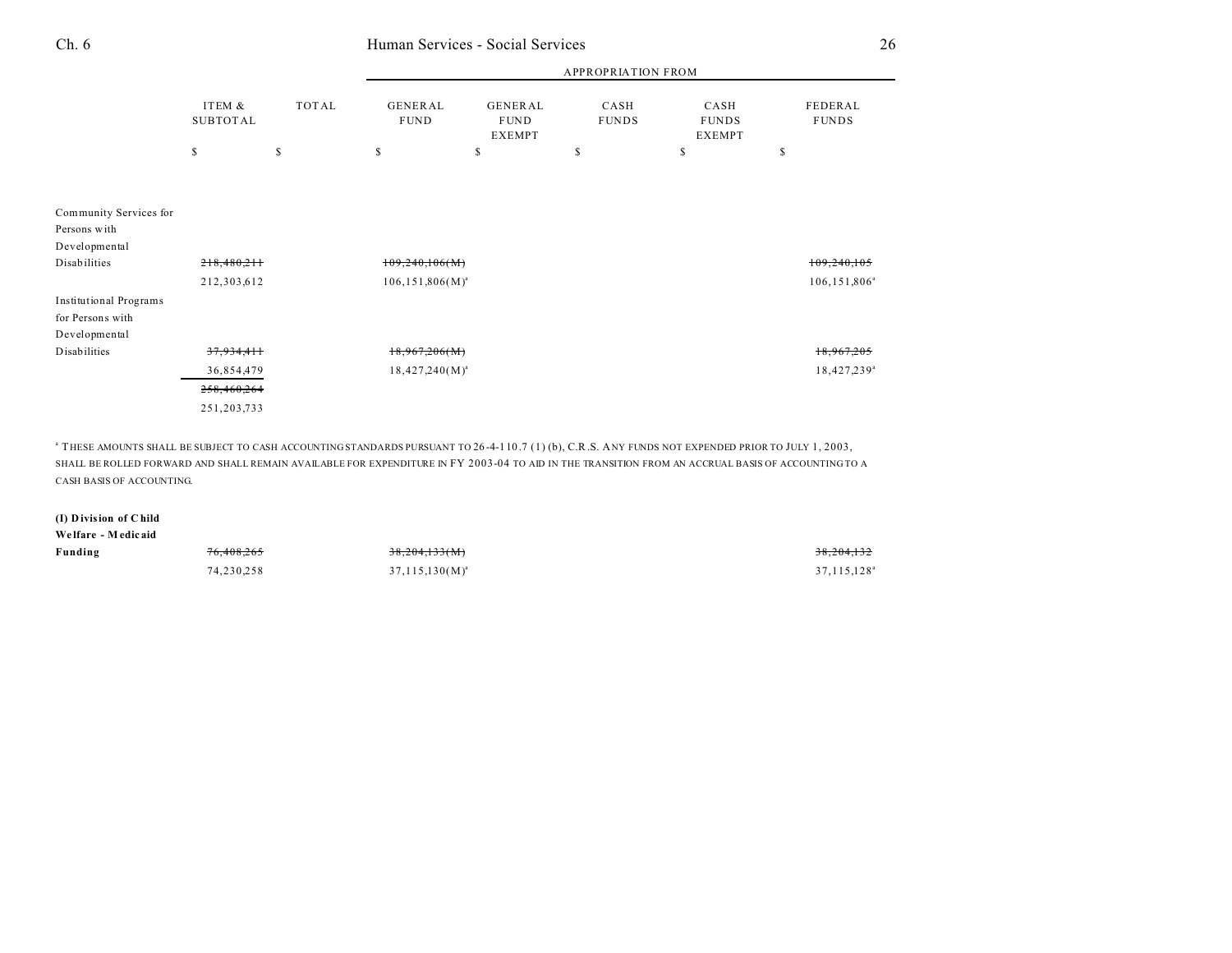<sup>a</sup> OF THESE AMOUNTS, \$74,171,068 SHALL BE SUBJECT TO CASH ACCOUNTING STANDARDS PURSUANT TO 26-4-110.7 (1) (b), C.R.S. ANY FUNDS NOT EXPENDED PRIOR TO JULY 1, 2003, SHALL BE ROLLED FORWARD AND SHALL REMAIN AVAILABLE FOR EXPENDITURE IN FY 2003-04 TO AID IN THE TRANSITION FROM AN ACCRUAL BASIS OF ACCOUNTING TO A CASH BASIS OF ACCOUNTING.

### **(J) Division of Y outh**

| Corrections - Medicaid |            |                    |                        |
|------------------------|------------|--------------------|------------------------|
| Funding                | 10,340,532 | 5,170,266(M)       | 5,170,266              |
|                        | 10,045,598 | $5,022,799(M)^{a}$ | 5.022.799 <sup>a</sup> |

a THESE AMOUNTS SHALL BE SUBJECT TO CASH ACCOUNTING STANDARDS PURSUANT TO 26 -4-110 .7 (1) (b), C.R.S. ANY FUNDS NOT EXPENDED PRIOR TO JULY 1, 2003, SHALL BE ROLLED FORWARD AND SHALL REMAIN AVAILABLE FOR EXPENDITURE IN FY 2003-04 TO AID IN THE TRANSITION FROM AN ACCRUAL BASIS OF ACCOUNTING TO A CASH BASIS OF ACCOUNTING.

| (K) Division of              |           |                                  |                        |
|------------------------------|-----------|----------------------------------|------------------------|
| Children's Health and        |           |                                  |                        |
| Rehabilitation -             |           |                                  |                        |
| <b>Medicaid Funding</b>      |           |                                  |                        |
| Administration               | 106,709   | 53,355(M)                        | 53,354                 |
| Services for Children        |           |                                  |                        |
| with Developmental           |           |                                  |                        |
| Disabilities                 | 3,801,038 | 1,900,519(M)                     | 1,900,519              |
|                              | 3,693,586 | $1,846,793(M)^{a}$               | 1,846,793 <sup>a</sup> |
| Children's Mental            |           |                                  |                        |
| Health Services,             |           |                                  |                        |
| <b>Residential Treatment</b> |           |                                  |                        |
| for Youth (H.B.              |           |                                  |                        |
| $99-1116$                    | 626,615   | 313,308(M)                       | 313,307                |
| Ch.6                         |           | Human Services - Social Services | 27                     |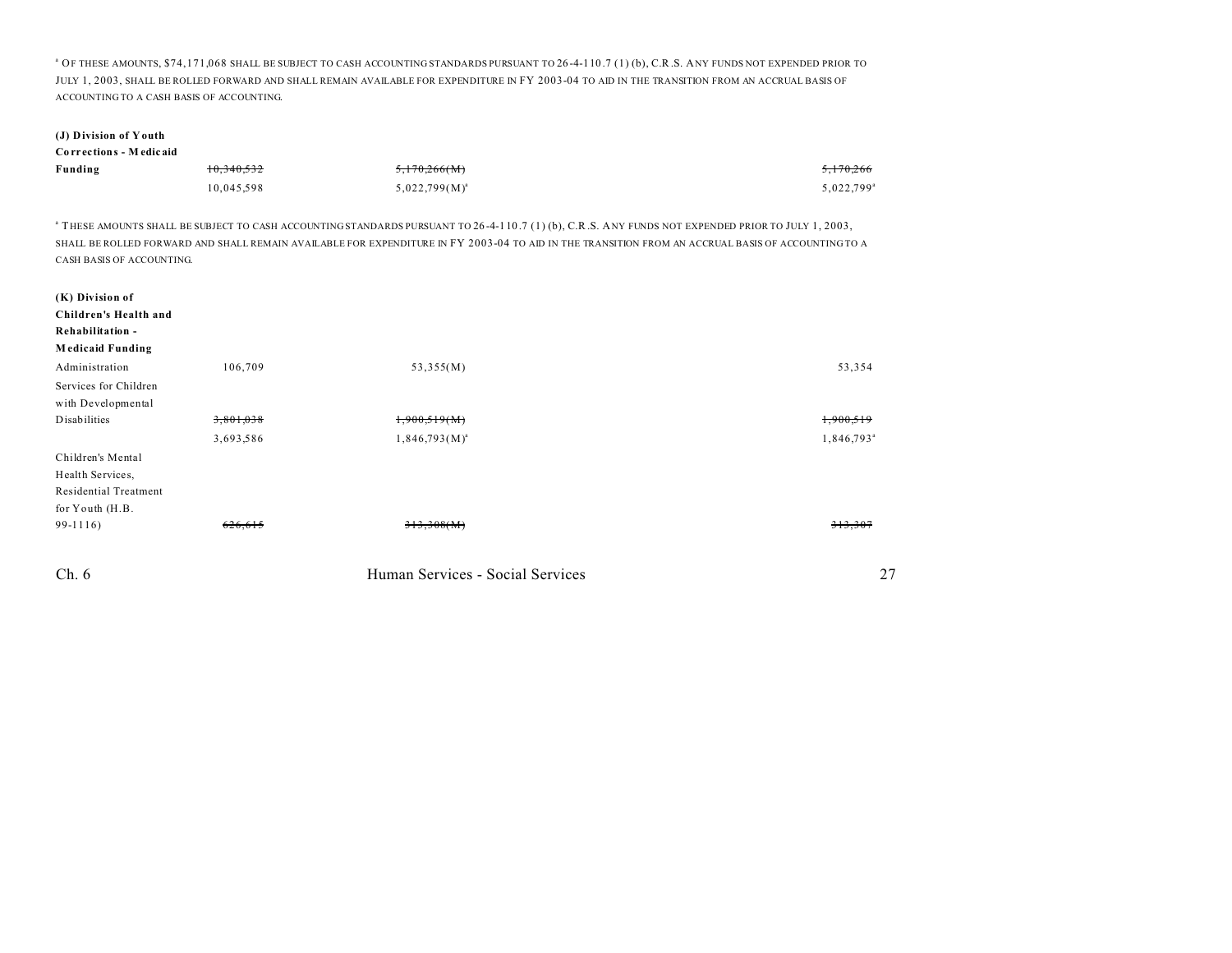|                        |              | <b>APPROPRIATION FROM</b>     |                                                |                      |                                       |                         |  |  |
|------------------------|--------------|-------------------------------|------------------------------------------------|----------------------|---------------------------------------|-------------------------|--|--|
| ITEM &<br>SUBTOTAL     | <b>TOTAL</b> | <b>GENERAL</b><br><b>FUND</b> | <b>GENERAL</b><br><b>FUND</b><br><b>EXEMPT</b> | CASH<br><b>FUNDS</b> | CASH<br><b>FUNDS</b><br><b>EXEMPT</b> | FEDERAL<br><b>FUNDS</b> |  |  |
| S                      | \$           | S                             | \$                                             | \$                   | \$                                    | \$                      |  |  |
| 4,534,362<br>4,408,861 | 608,566      | $304, 284(M)^{a}$             |                                                |                      |                                       | $304, 282$ <sup>a</sup> |  |  |

a THESE AMOUNTS SHALL BE SUBJECT TO CASH ACCOUNTING STANDARDS PURSUANT TO 26 -4-110 .7 (1) (b), C.R.S. ANY FUNDS NOT EXPENDED PRIOR TO JULY 1, 2003, SHALL BE ROLLED FORWARD AND SHALL REMAIN AVAILABLE FOR EXPENDITURE IN FY 2003-04 TO AID IN THE TRANSITION FROM AN ACCRUAL BASIS OF ACCOUNTING TO A CASH BASIS OF ACCOUNTING.

|                      | 562,692,270     |                               |           |                  |                 |
|----------------------|-----------------|-------------------------------|-----------|------------------|-----------------|
|                      | 548,192,270     |                               |           |                  |                 |
| <b>TOTALS PART V</b> |                 |                               |           |                  |                 |
| (HEALTH CARE         |                 |                               |           |                  |                 |
| POLICY AND           |                 |                               |           |                  |                 |
| $FINANCING)^{5,6}$   | \$2,714,652,157 | \$1,180,936,543"              | \$751,563 | $$186,737,806^b$ | \$1,346,226,245 |
|                      | \$2,560,652,157 | $$1,103,936,543$ <sup>a</sup> |           |                  | \$1,269,226,245 |

<sup>a</sup> Of this amount, \$3,355,821 is exempt from the statutory limit on state General Fund appropriations pursuant to Section 24-75-201.1 (1) (a) (III) (B), C.R.S.  $b$  Of this amount, \$78 1,748 contains an (L) notation, and \$10,068,871 contains a (T) notation.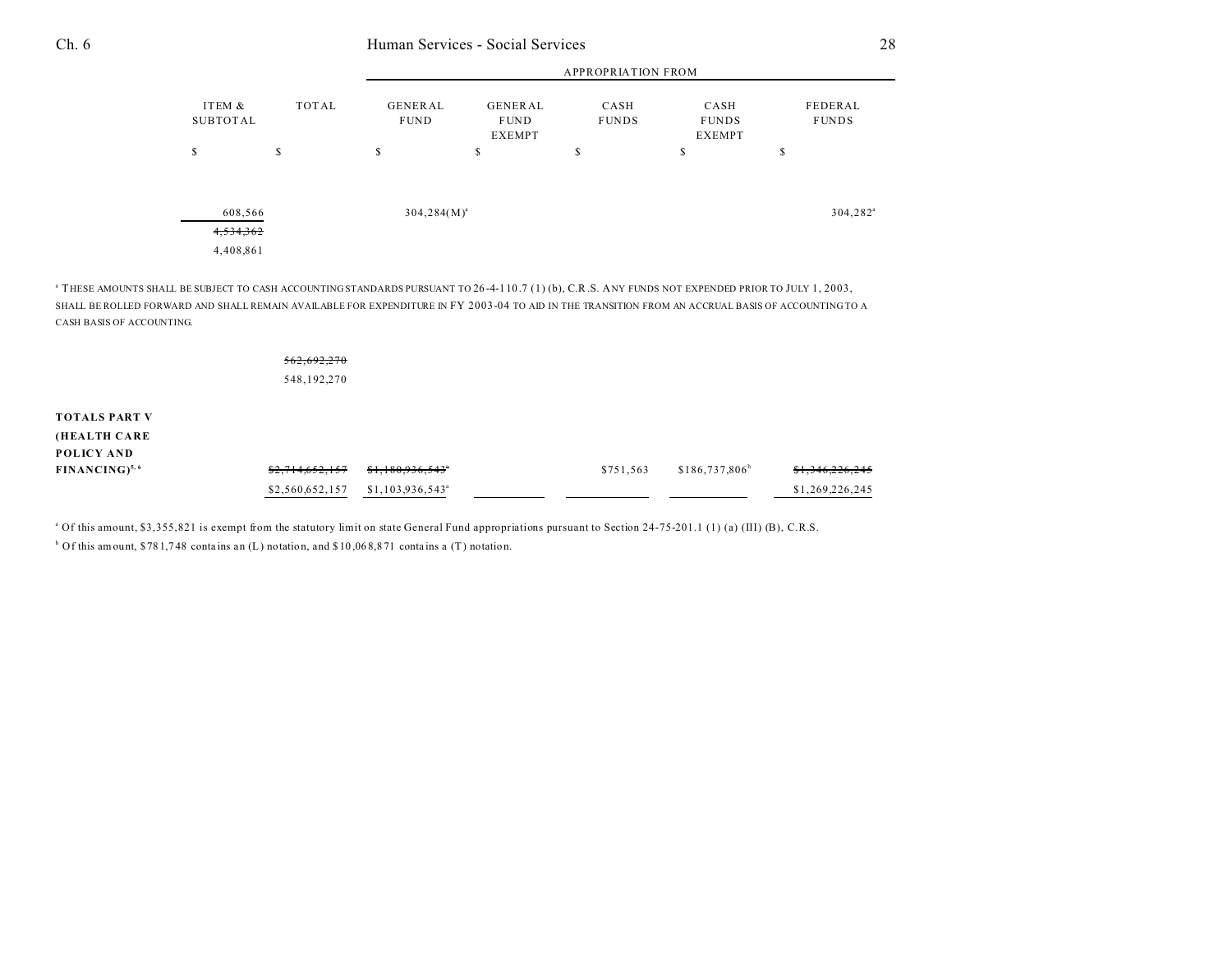## **SECTION 5.** Part VII (1) (B), (4) (B), (4) (C), (4) (D) (2) (b), (5) (B), (5) (C), (9), (11) (C), and (12) (B) and the affected totals of section 2 of chapter 399, Session Laws of Colorado 2002, are amended to read:

## Section 2. **Appropriation.**

## **PART VII DEPARTMENT OF H UM AN SERVICES**

| (1) EXECUTIVE DIRECTOR'S     |              |                                  |                     |                           |                      |
|------------------------------|--------------|----------------------------------|---------------------|---------------------------|----------------------|
| OFFICE <sup>77</sup>         |              |                                  |                     |                           |                      |
| (B) Special Purpose          |              |                                  |                     |                           |                      |
| Administrative Review Unit   | 2,237,448    | 1,789,958(M)                     |                     |                           | $447,490^{\circ}$    |
|                              | $(31.0$ FTE) |                                  |                     |                           |                      |
| Child Welfare Staff          |              |                                  |                     |                           |                      |
| Training                     | 1,172,873    | 738,648(M)                       |                     | $37,230(L)^{b}$           | $396,995^{\circ}$    |
| Juvenile Parole Board        | 202,914      | 202,914                          |                     |                           |                      |
|                              | $(2.8$ FTE)  |                                  |                     |                           |                      |
| Developmental Disabilities   |              |                                  |                     |                           |                      |
| Council                      | 826,931      | 25,000                           |                     |                           | 801,931 <sup>d</sup> |
|                              | $(6.0$ FTE)  |                                  |                     |                           |                      |
| <b>MEDICAID CASH</b>         |              |                                  |                     |                           |                      |
| <b>ACCOUNTING</b>            |              |                                  |                     |                           |                      |
| <b>IMPLEMENTATION</b>        |              |                                  |                     | $500,000(T)$ <sup>h</sup> |                      |
| Health Insurance Portability |              |                                  |                     |                           |                      |
| and Accountability Act of    |              |                                  |                     |                           |                      |
| 1996                         | 333,412      | $162,400^{\circ}$                | 34,800 <sup>f</sup> | $136,212(T)^{g}$          |                      |
|                              |              |                                  |                     | $(1.0$ FTE)               |                      |
|                              | 4,773,578    |                                  |                     |                           |                      |
| Ch.6                         |              | Human Services - Social Services |                     |                           | 29                   |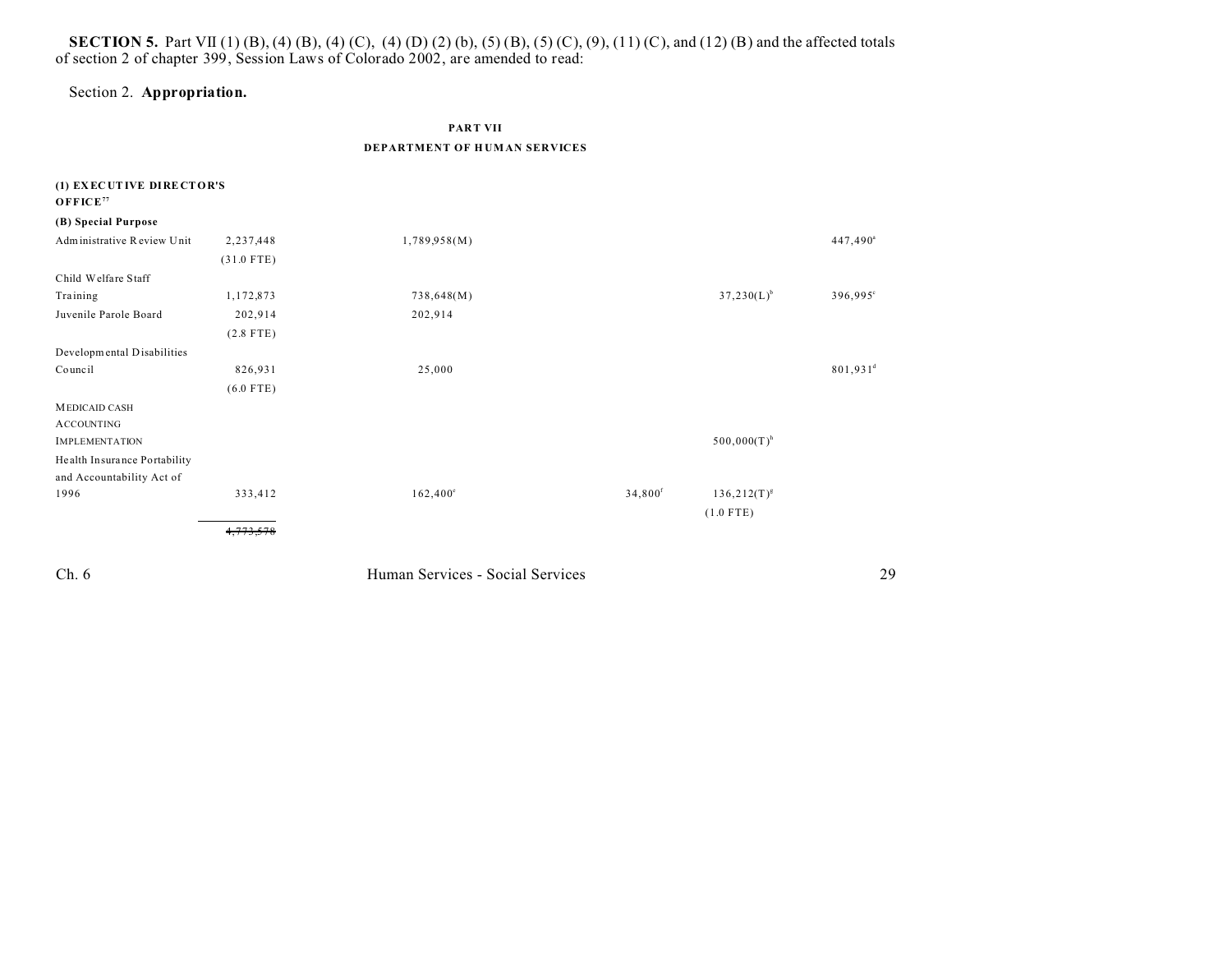|          |       |                |               | APPROPRIATION FROM |               |              |  |
|----------|-------|----------------|---------------|--------------------|---------------|--------------|--|
| ITEM &   | TOTAL | <b>GENERAL</b> | GENERAL       | CASH               | CASH          | FEDERAL      |  |
| SUBTOTAL |       | <b>FUND</b>    | <b>FUND</b>   | <b>FUNDS</b>       | <b>FUNDS</b>  | <b>FUNDS</b> |  |
|          |       |                | <b>EXEMPT</b> |                    | <b>EXEMPT</b> |              |  |
|          |       |                |               |                    |               |              |  |

APPROPRIATION FROM

#### 5,273,578

<sup>a</sup> This amount shall be from Title IV-E of the Social Security Act.

<sup>b</sup> This amount shall be from local funds.

<sup>c</sup> Of this amount, \$255,716 shall be from the Title XX Social Services Block Grant and \$141,279 shall be from Title IV-E of the Social Security Act.

d This amount shall be from Title I of the Developmental Disabilities Assistance and Bill of Rights Act 2000.

e This amount is exempt from the statutory limit on state General Fund appropriations pursuant to Section 24-75-201.1 (1) (a) (III) (A), C.R.S.

<sup>f</sup> This amount is estimated to be cash funds from the U.S. Department of Veterans Affairs.

<sup>g</sup> This amount shall be from transfers from other areas of the Department of Human Services.

h THIS AMOUNT SHALL BE FROM MEDICAID FUNDS APPROPRIATED IN THE DEPARTMENT OF HEALTH CARE POLICY AND FINANCING AND IS FOR ALL ADMINISTRATIVE COSTS ASSOCIATED WITH THE TRANSITION FROM AN ACCRUAL BASIS OF ACCOUNTING TO A CASH BASIS OF ACCOUNTING FOR DEPARTMENT OF HUMAN SERVICES-MEDICAID FUNDED PROGRAMS; ANY UNEXPENDED BALANCE ON JUNE 30, 2003 IS INTENDED TO ROLL FORWARD AND REMAIN AVAILABLE FOR EXPENDITURE IN FY 2003-04.

48,701,613

49,201,613

**(4) OFFICE OF BEHAVIORAL HEALTH AND HOUSING**

**(B) Mental Health Community Programs59, 84**

Mental Health Capitation<sup>54, 62</sup>

<sup>62</sup> 146,127,702 146,127,702(T)<sup>a</sup>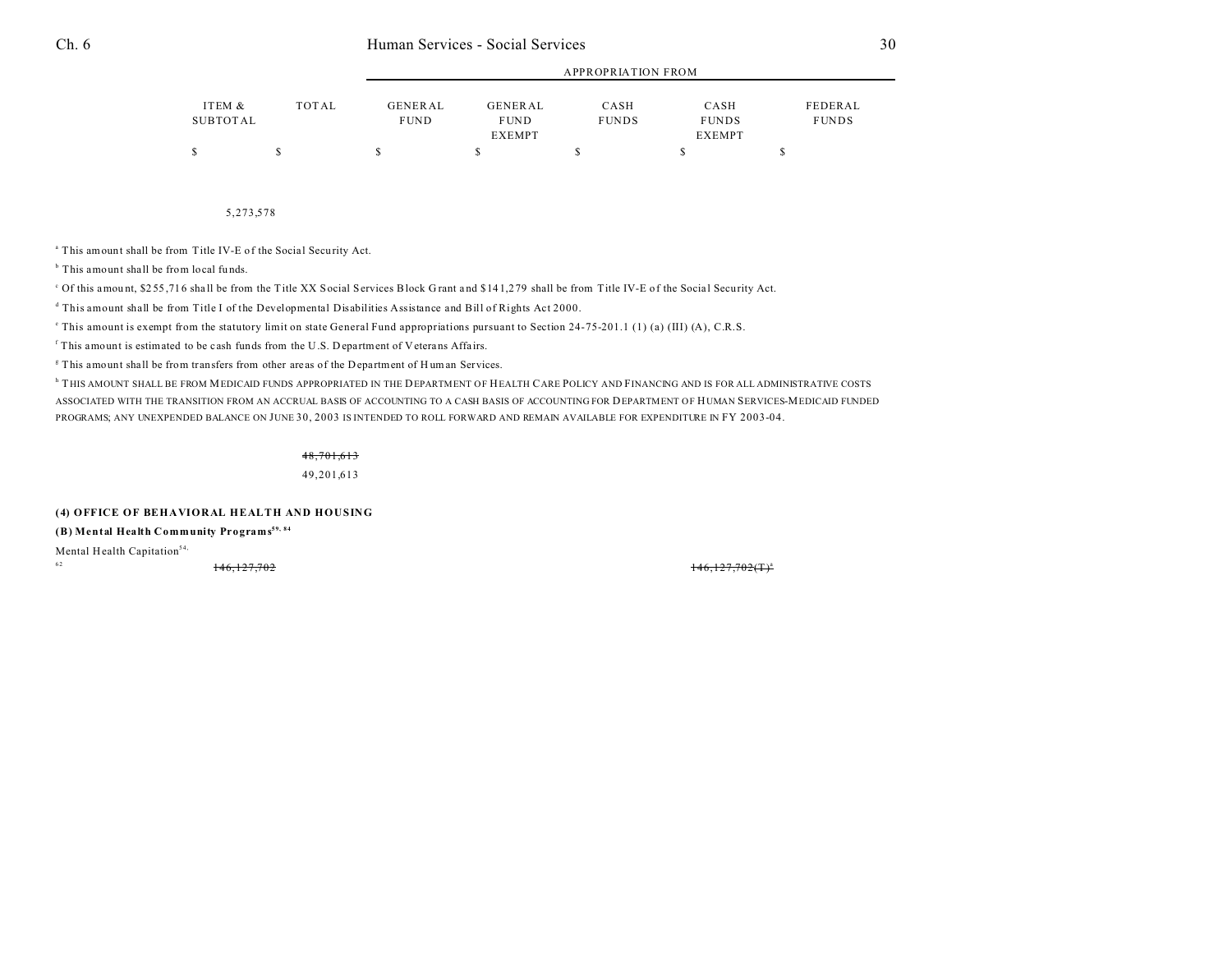|                                           | 141,923,979 |             | $141,923,979(T)^{a}$ |                        |
|-------------------------------------------|-------------|-------------|----------------------|------------------------|
| Capitation Performance                    |             |             |                      |                        |
| Incentive Awards <sup>63</sup>            | 2,580,000   |             | $2,580,000(T)^{a}$   |                        |
| Medicaid Mental Health Fee                |             |             |                      |                        |
| for Service Payments                      | 3,618,529   |             | $3,618,529($ T $)^a$ |                        |
|                                           | 3,515,336   |             | $3,515,336(T)^{a}$   |                        |
| Medicaid Mental Health                    |             |             |                      |                        |
| Services for Breast and                   |             |             |                      |                        |
| Cervical Cancer Patients                  | 71,175      |             | $71,175(T)^{a}$      |                        |
| Medicaid Mental Health                    |             |             |                      |                        |
| Child Placement Agency                    |             |             |                      |                        |
| Program                                   | 7,152,728   |             | $7,152,728(T)^{b}$   |                        |
| Medicaid Anti-Psychotic                   |             |             |                      |                        |
| Pharma ceuticals <sup>64</sup>            | 24,589,830  |             | $24,589,830(T)^{a}$  |                        |
|                                           | 23,893,876  |             | $23,893,876(T)^{a}$  |                        |
| Services for Target Clients <sup>85</sup> | 27,399,346  | 20,164,969  | 2,235,259°           | 4,999,118 <sup>d</sup> |
| Services for Non-Target                   |             |             |                      |                        |
| Clients                                   | 703,762     | 703,762     |                      |                        |
| Goebel Lawsuit                            |             |             |                      |                        |
| Settlement <sup>86, 87</sup>              | 18,313,230  | 9,316,678   | $8,996,552(T)^e$     |                        |
|                                           |             | $(2.0$ FTE) |                      |                        |
| Assertive Community                       |             |             |                      |                        |
| <b>Treatment Programs</b>                 | 1,225,736   | 612,868     | $612,868(L)^f$       |                        |
| Alternatives to Inpatient                 |             |             |                      |                        |
| Hospitalization for Not Less              |             |             |                      |                        |
| than Twenty-four Full-time                |             |             |                      |                        |
| Placements for Six Months <sup>88</sup>   | 877,500     | 877,500     |                      |                        |
|                                           | 232         |             |                      |                        |
|                                           |             |             |                      |                        |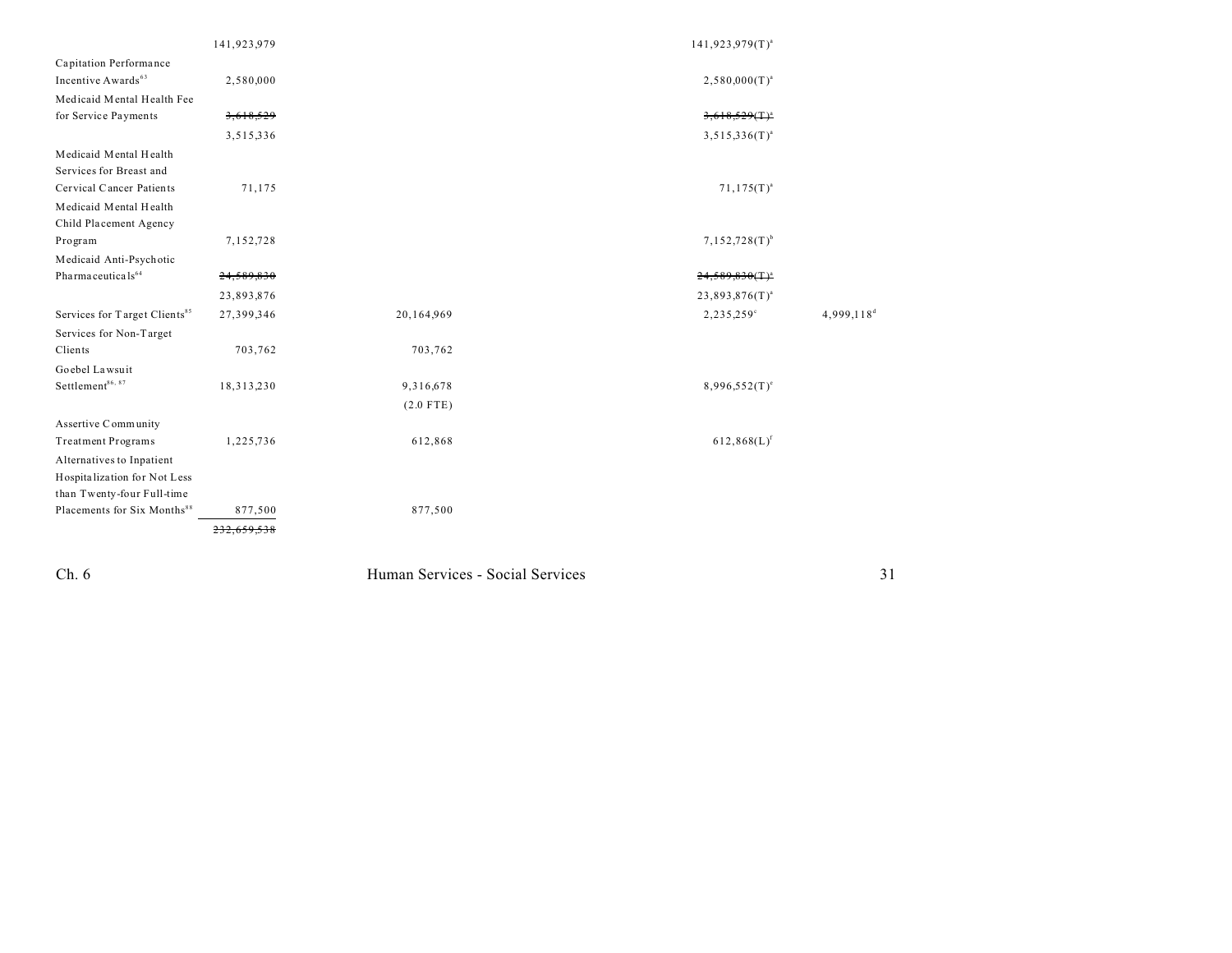|          |              |                | APPROPRIATION FROM |              |               |              |  |  |
|----------|--------------|----------------|--------------------|--------------|---------------|--------------|--|--|
| ITEM &   | <b>TOTAL</b> | <b>GENERAL</b> | GENERAL            | CASH         | CASH          | FEDERAL      |  |  |
| SUBTOTAL |              | <b>FUND</b>    | <b>FUND</b>        | <b>FUNDS</b> | <b>FUNDS</b>  | <b>FUNDS</b> |  |  |
|          |              |                | <b>EXEMPT</b>      |              | <b>EXEMPT</b> |              |  |  |
|          |              |                |                    |              |               |              |  |  |

APPROPRIATION FROM

#### 227,656,668

a These amou nts shall be from Medicaid funds appropriated to the Department of Health Care Policy and Financing.

b This amou nt is shown for informational purposes only and reflects total estimated expenditures which originate as 50 percent General Fund appropriated to the Division of Child Welfare in the Department of Human Services and 50 percent federal funds transferred from the Department of Health Care Policy and Financing. <sup>o</sup> Of this amount, \$1,688,201(T) shall be from the Division of Vocational Rehabilitation and \$547,058(L) shall be from local matching funds to provide a 33 percent ma tch for General Fund appropriations for purcha se of pharmaceuticals.

<sup>d</sup> Of this amount, it is estimated that \$4,577,373 shall be from the Mental Health Services Block Grant and \$421,745 shall be from the H omeless Prevention Block Grant.

<sup>o</sup> Of this amount, \$161,909 shall be from the Division of Vocational Rehabilitation and \$8,834,643 is shown for informational purposes only and reflects the portion of the M enta l Health Capitation line item estimated to be u sed for services to the Goebel pla intiff class.

f This amount shall be from local matching fu nds.

### **(C) Mental Health Institutes89, 90, 91**

| Personal Services         | <del>75,656,797</del> |  |
|---------------------------|-----------------------|--|
|                           | 75.524.652            |  |
|                           | $(1,321.5$ FTE)       |  |
| Operating Expenses        | 8.903.864             |  |
| General Hospital Personal |                       |  |
| Services                  | 2,665,114             |  |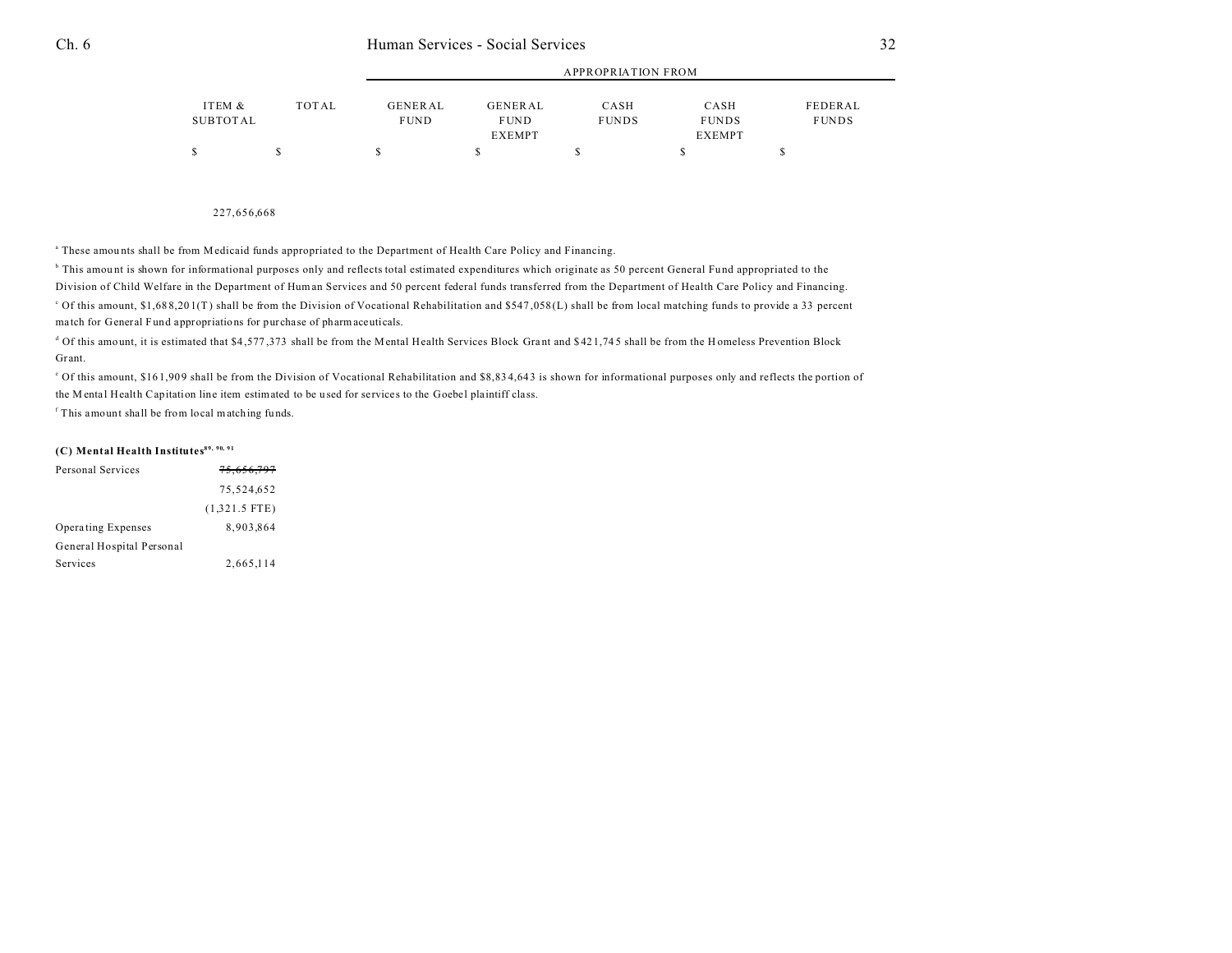|                                 | $(36.0$ FTE) |                         |               |            |
|---------------------------------|--------------|-------------------------|---------------|------------|
| General Hospital Operating      |              |                         |               |            |
| Expenses                        | 334,654      |                         |               |            |
| <b>Educational Programs</b>     | 694,335      |                         |               |            |
|                                 | $(17.0$ FTE) |                         |               |            |
| <b>Indirect Cost Assessment</b> | 214,279      |                         |               |            |
|                                 | 88,469,043   | 68,179,647 <sup>a</sup> | $3,249,111^b$ | 17,040,285 |
|                                 | 88,336,898   |                         |               |            |

<sup>a</sup> Of this amount, \$248,351 is appropriated pursuant to a new requirement of federal law that increases the required level of service for an existing program. This amount is exempt from the statutory limit on state General Fund appropriations pursuant to Section 24-75-201.1 (1) (a) (III) (A), C.R.S. <sup>b</sup> Of this amount, \$2,765,543 shall be from patient revenues and \$483,568 shall be from school districts and counties for the operation of residential treatment centers.  $^{\circ}$  Of this amount, \$14,532,215 shall be from patient revenues, \$2,178,915(T) shall be from the Department of Corrections, \$317,155(T) shall be from the Department of Education, and \$12,000(T) shall be from Institutional Programs for Persons with Developmental Disabilities. For informational purposes only, of the patient revenues, \$6,9 13,3 30(T ) is estimated to be from revenue earned from Mental Health Community Capitation, \$2,68 6,45 3 is estimated to be from federal and other sources of patient revenues, \$947,603(T) is estimated to be from the Division of Youth Corrections and the Department of Health Care Policy and Financing for the operation of Residential Treatment Centers, and \$3,984,829(T) \$3,852,684(T) is estimated to be from Medicaid funds appropriated to the Department of Health Care Policy and Fina ncing.

#### **(D) Alcohol and Drug Abuse Division7, 8**

(2) Community Programs

(b) Other Community Programs

| High Risk Pregnant Women |                    |         |            |                     |
|--------------------------|--------------------|---------|------------|---------------------|
| Program                  | <del>349,656</del> |         |            | $349,656($ T $)^3$  |
|                          | 339.646            |         |            | $339,646(T)^{a}$    |
| Prevention Contracts     | 3,972,054          | 123,824 | $22,000^b$ | $3,826,230^{\circ}$ |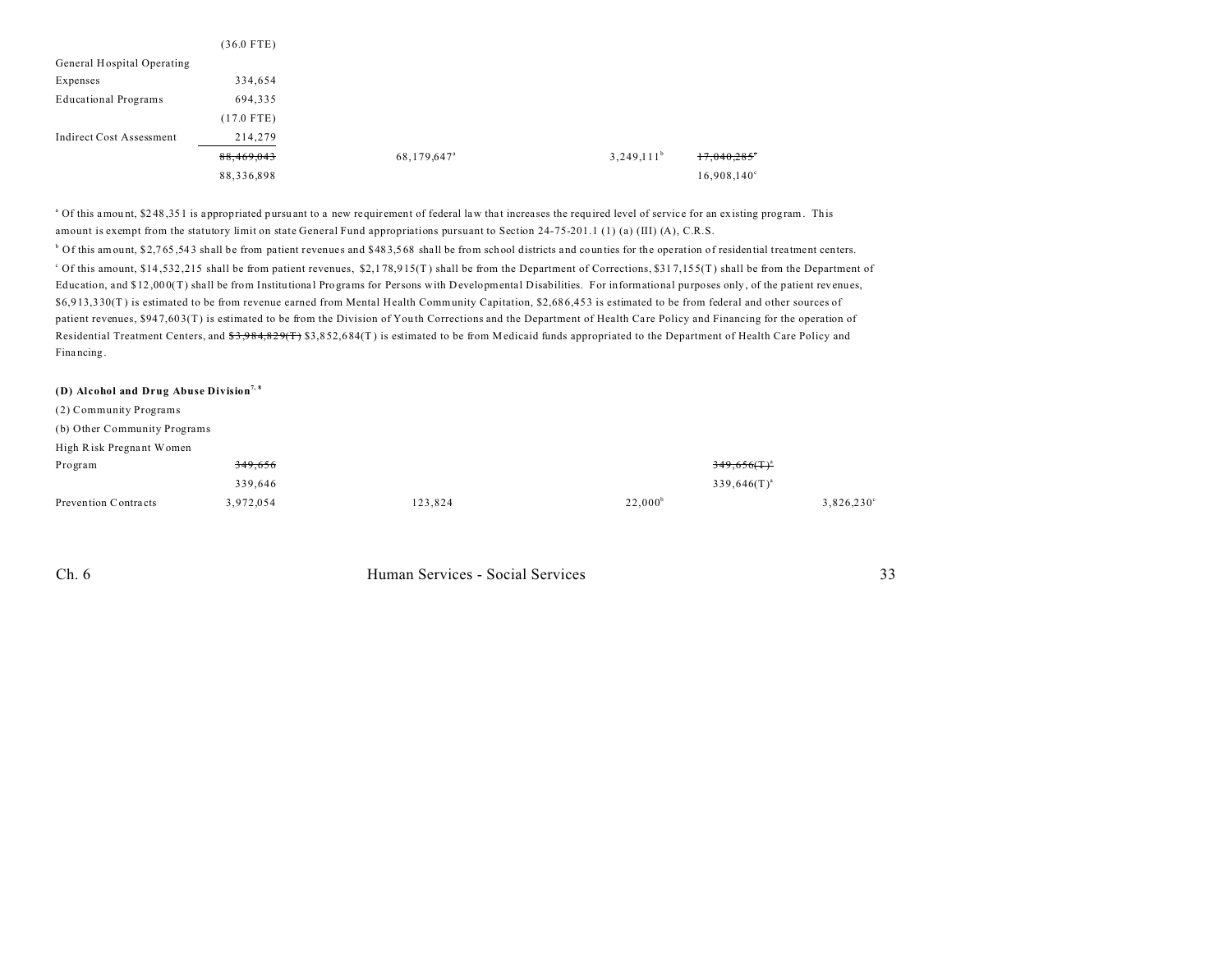|                                              |                           |              | APPROPRIATION FROM            |                                         |                        |                                       |                          |  |
|----------------------------------------------|---------------------------|--------------|-------------------------------|-----------------------------------------|------------------------|---------------------------------------|--------------------------|--|
|                                              | ITEM &<br><b>SUBTOTAL</b> | <b>TOTAL</b> | <b>GENERAL</b><br><b>FUND</b> | GENERAL<br><b>FUND</b><br><b>EXEMPT</b> | CASH<br><b>FUNDS</b>   | CASH<br><b>FUNDS</b><br><b>EXEMPT</b> | FEDERAL<br><b>FUNDS</b>  |  |
|                                              | \$<br>\$                  |              | \$                            | \$                                      | \$                     | \$                                    | \$                       |  |
|                                              |                           |              |                               |                                         |                        |                                       |                          |  |
| Persistent Drunk Driver<br>Programs          | 342,050                   |              |                               |                                         | $342,050$ <sup>d</sup> |                                       |                          |  |
| Law Enforcement<br>Assistance Fund Contracts | 335,828                   |              |                               |                                         | $315,000^{\circ}$      | $20,828$ <sup>f</sup>                 |                          |  |
| Federal Grants                               | 3,200,000<br>8,199,588    |              |                               |                                         |                        |                                       | $3,200,000$ <sup>g</sup> |  |
|                                              | 8,189,578                 |              |                               |                                         |                        |                                       |                          |  |

<sup>a</sup>This amount shall be from Medicaid funds appropriated to the Department of Health Care Policy and Financing.

<sup>b</sup> This amount shall be from the Tobacco Use Prevention Fund, pursuant to Section 24-35-507, C.R.S.

It is anticipated that this amount shall be from the Substance Abuse Prevention and Treatment Block Grant.

d This amount shall be from the Persistent Drunk Driver Cash Fund, pursuant to Section 42-3-130.5, C.R.S.

This amount shall be from the Law Enforcement Assistance Fund, pursuant to Section 43-4-402 (2), C.R.S. If cash revenues from this source are insufficient to cover

this appropriation, up to \$22,000 in reserves in the Law Enforcement Assistance Fund may be used to cover the balance of the appropriation.

f This amou nt shall be from reserves in the Law Enforcement Assistance Fund.

<sup>g</sup> This amount includes estimated receipts for various federal substance abuse prevention and treatment grants.

367,210,736

362,065,711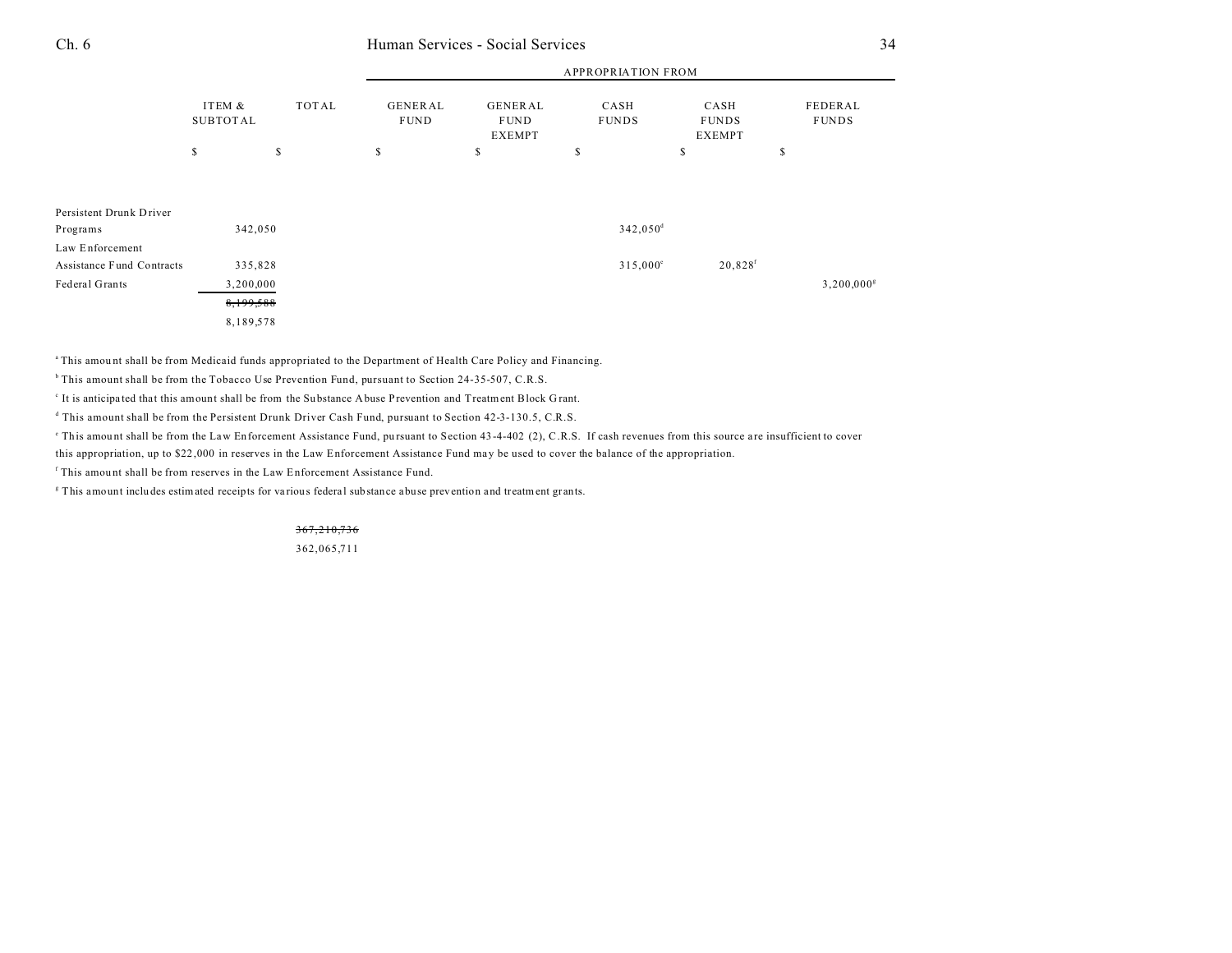### **(5) OFFICE OF REHABILITATION AND DISABILITY SERVICES**

### **(B) Community Services for Persons with Developmental Disabilities**

| Adult Community                |               |            |                          |
|--------------------------------|---------------|------------|--------------------------|
| Programs <sup>94, 95, 96</sup> | 260,350,354   | 12,705,147 | 247,645,207°             |
|                                | 254, 173, 755 |            | 241,468,608 <sup>ª</sup> |
| Preventive Dental              |               |            |                          |
| Hygiene <sup>98</sup>          | 70,568        | 67,040     | $3,528(L)^{b}$           |
|                                | 260,420,922   |            |                          |
|                                | 254, 244, 323 |            |                          |
|                                |               |            |                          |

<sup>a</sup> Of this amount, <del>\$218,480,211(T)</del> \$212,303,612(T) shall be from Medicaid funds appropriated to the Department of Health Care Policy and Financing, \$21,618,192 shall be from client cash sources, \$7,055,490(L) shall be from local matching funds, and \$491,314(T) shall be from the Division of Vocational Rehabilitation. <sup>b</sup> This amount shall be from local funds.

#### **(C) Institutional Programs for Persons with Developmental Disabilities**

| Personal Services        | 37,417,521    |
|--------------------------|---------------|
|                          | 36,337,589    |
|                          | $(902.3$ FTE) |
| Operating Expenses       | 2,137,437     |
| Capital Outlay - Patient |               |
| Needs                    | 80,249        |
| Leased Space             | 255,228       |
| Resident Incentive       |               |
| Allowance                | 138,176       |
| Purchase of Services     | 262,112       |
|                          | 40,290,723    |
|                          | 39,210,791    |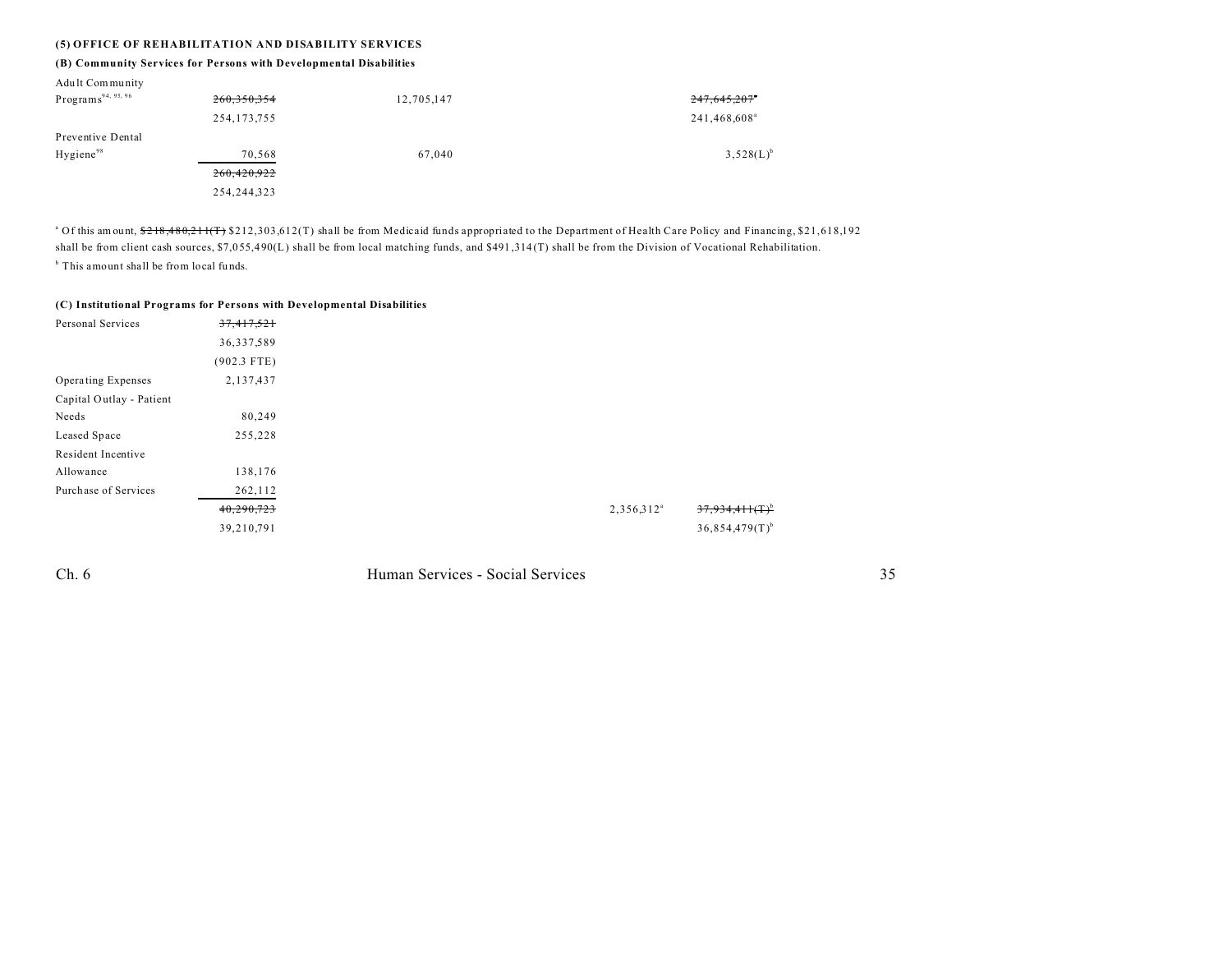|                    |       | APPROPRIATION FROM     |                        |                      |                      |                         |  |
|--------------------|-------|------------------------|------------------------|----------------------|----------------------|-------------------------|--|
| ITEM &<br>SUBTOTAL | TOTAL | GENERAL<br><b>FUND</b> | GENERAL<br><b>FUND</b> | CASH<br><b>FUNDS</b> | CASH<br><b>FUNDS</b> | FEDERAL<br><b>FUNDS</b> |  |
|                    |       |                        | <b>EXEMPT</b>          |                      | <b>EXEMPT</b>        |                         |  |
|                    |       |                        |                        |                      |                      |                         |  |

a This amount shall be from client ca sh revenues.

<sup>b</sup> This amount shall be from Medicaid funds appropriated to the Department of Health Care Policy and Financing.

#### 339,484,181

332,227,650

## **(9) DIVISION OF CHILD WELFARE112, 113**

| Administration <sup>114</sup>              | 2,215,697     | 1,693,282(M) | $59,190(T)^{a}$          | $463,225^b$              |
|--------------------------------------------|---------------|--------------|--------------------------|--------------------------|
|                                            | $(29.0$ FTE)  |              |                          |                          |
| Child Welfare Services <sup>115, 116</sup> | 293, 377, 461 | 107,998,796  | 120,995,600              | 64,383,065 <sup>d</sup>  |
|                                            | 291,199,454   |              | 118,817,593 <sup>c</sup> |                          |
| Family and Children's                      |               |              |                          |                          |
| Programs                                   | 42,124,032    | 34,442,699   | $3,739,365(L)^e$         | 3,941.968 <sup>b</sup>   |
|                                            | $(3.0$ FTE)   |              |                          |                          |
| Independent Living                         |               |              |                          |                          |
| Program                                    | 1,419,900     |              |                          | 1,419,900 <sup>b</sup>   |
| Promoting Safe and Stable                  |               |              |                          |                          |
| Families Program                           | 4,189,086     | 50,025(M)    | $997,246(L)^e$           | $3,141,815$ <sup>f</sup> |
|                                            | $(2.0$ FTE)   |              |                          |                          |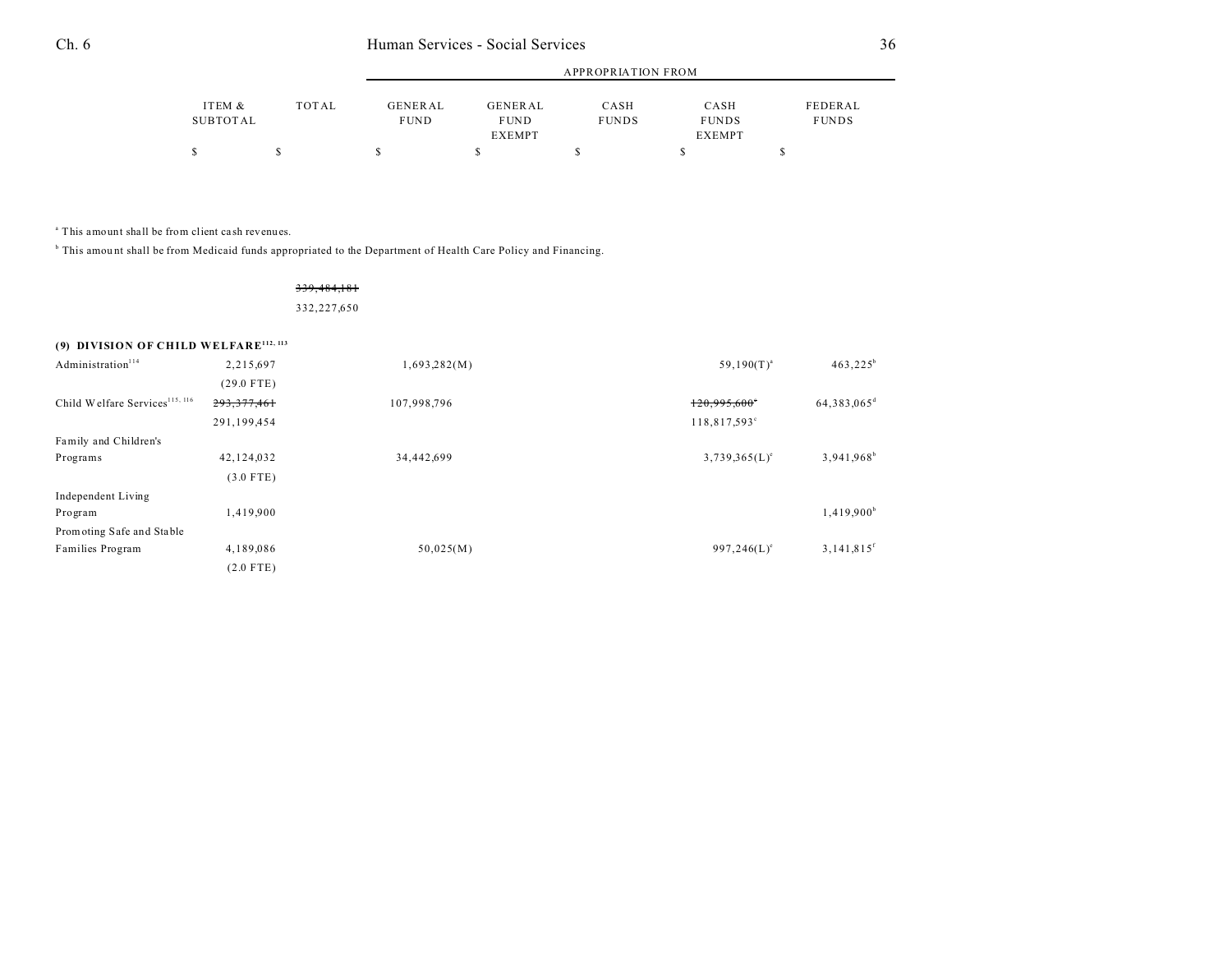| <b>Expedited Permanency</b>     |           |             |            |                      |                     |                        |
|---------------------------------|-----------|-------------|------------|----------------------|---------------------|------------------------|
| Planning Project                | 2,927,791 |             | 2,927,791  |                      |                     |                        |
| Evaluation of Performance       |           |             |            |                      |                     |                        |
| Agreement Pilot Projects        | 400,000   |             | 200,000(M) |                      |                     | $200,000$ <sup>b</sup> |
| Child Abuse Grant               | 269,455   |             |            |                      |                     | 269,455                |
|                                 |           |             |            |                      |                     | $(3.0$ FTE)            |
| Central Registry of Child       |           |             |            |                      |                     |                        |
| Protection                      | 384,515   |             |            | 285,997 <sup>h</sup> | 98,518 <sup>i</sup> |                        |
|                                 |           |             |            | $(3.0$ FTE)          |                     |                        |
| Domestic Abuse Program          |           |             |            |                      |                     |                        |
| Fund                            | 676,776   |             | 676,776    |                      |                     |                        |
| Domestic Abuse Program          | 1,209,776 |             |            |                      | 1,209,776           |                        |
|                                 |           |             |            |                      | $(2.0$ FTE)         |                        |
| <b>Adoptive Family Resource</b> |           |             |            |                      |                     |                        |
| Registry                        | 56,205    |             |            |                      | $56,205^k$          |                        |
|                                 |           | 349,250,694 |            |                      |                     |                        |
|                                 |           | 347,072,687 |            |                      |                     |                        |

<sup>a</sup> This amount shall be from Medicaid funds appropriated to the Department of Health Care Policy and Financing.

<sup>b</sup> These amounts shall be from Title IV-E of the Social Security Act.

<sup>c</sup> Of this amount, <del>\$76,349,075(T)</del> \$74,171,068(T) shall be from Medicaid funds appropriated to the Department of Health Care Policy and Financing and  $$44,646,525(L)$  shall be from local funds.

d Of this amount, \$36,422,532 shall be from Title IV-E of the Social Security Act, \$24,089,332 shall be from the Title XX Social Services Block Grant, and \$3,871,201 shall be from various sources of federal funds.

<sup>e</sup> These amounts shall be from be from local funds.

<sup>f</sup> This amount shall be from Title IV-B of the Social Security Act.

<sup>8</sup> This amount shall be from the National Center for Child Abuse.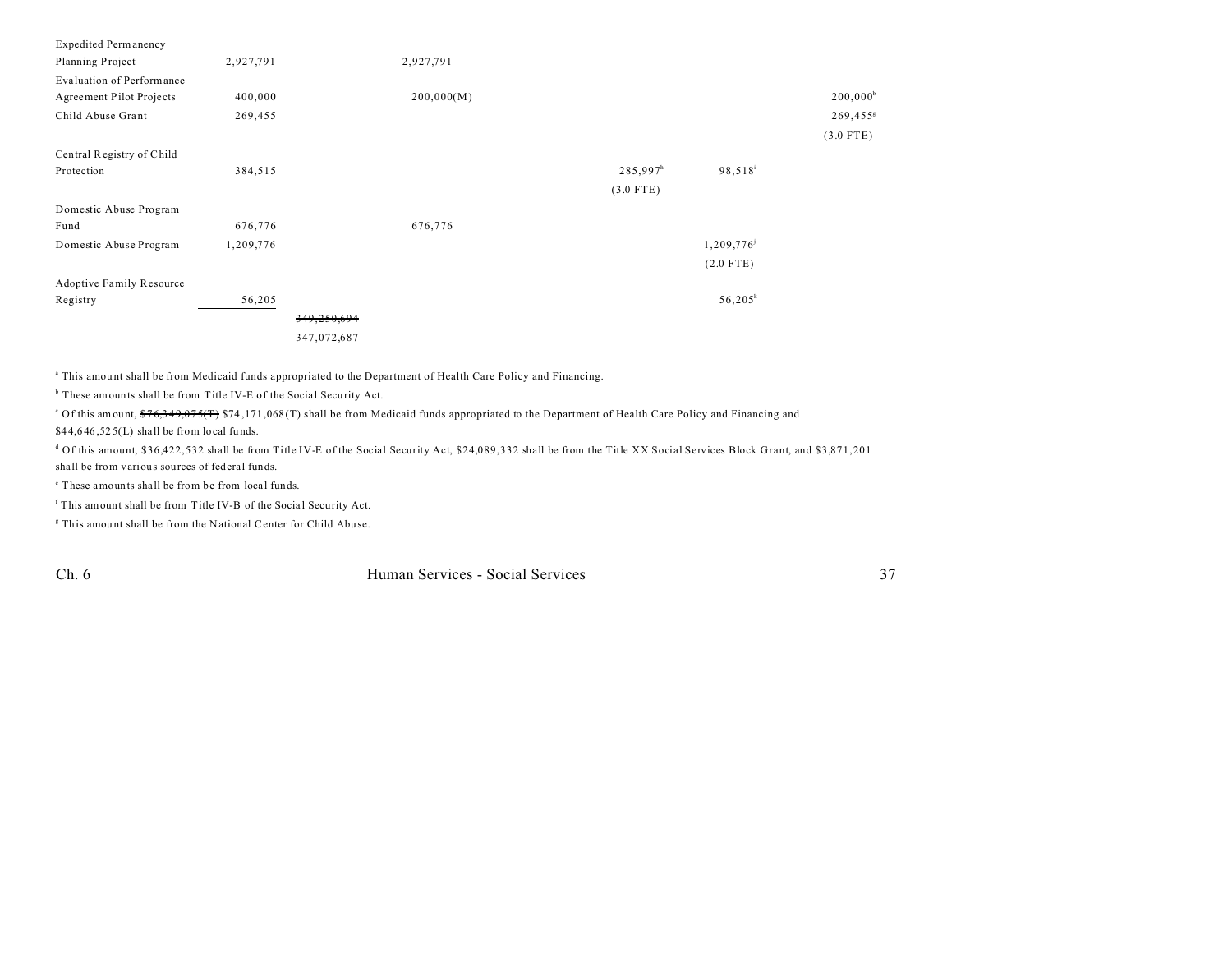|                    |       | APPROPRIATION FROM            |                        |                      |                      |                         |
|--------------------|-------|-------------------------------|------------------------|----------------------|----------------------|-------------------------|
| ITEM &<br>SUBTOTAL | TOTAL | <b>GENERAL</b><br><b>FUND</b> | GENERAL<br><b>FUND</b> | CASH<br><b>FUNDS</b> | CASH<br><b>FUNDS</b> | FEDERAL<br><b>FUNDS</b> |
|                    |       |                               | <b>EXEMPT</b>          |                      | <b>EXEMPT</b>        |                         |
|                    |       |                               |                        |                      |                      |                         |

<sup>h</sup> This amount shall be from the Central Registry Fund established pursuant to Section 19-3-313 (14), C.R.S.

i This amount shall be from reserves in the Central Registry Fund established pursuant to Section 19-3-313 (14), C.R.S.

This amount shall be from donations to the Colorado Domestic Abuse Program and from reserves in the Colorado Domestic Abuse Program Fund, established pursuant to Section 39-22-802, C.R.S.

k This amount shall be from gifts, grants or donations.

## **(11) DIVISION OF YOUTH CORRECTIONS7, 8, 12**

### **(C) Community Programs**

| Personal Services                       | 6,853,863    | 6,805,135     | 48,728 <sup>a</sup>       |
|-----------------------------------------|--------------|---------------|---------------------------|
|                                         |              | $(124.4$ FTE) | $(1.0$ FTE)               |
| Operating Expenses                      | 355,421      | 352,973       | $2,448^a$                 |
| Purchase of Contract                    |              |               |                           |
| Placements                              | 49, 211, 627 | 39, 113, 495  | $10,098,132(T)^{6}$       |
|                                         | 48,916,693   |               | $9,803,198(T)^{b}$        |
| Managed Care Pilot Project              | 1,482,986    | 1,240,586     | $242,400(T)$ <sup>b</sup> |
| City and County of Denver               |              |               |                           |
| Case Management                         | 242.735      | 242,735       |                           |
| Community Accountability                |              |               |                           |
| Program                                 | 3,203,760    | 3,203,760     |                           |
| S.B. 91-94 Programs <sup>120, 121</sup> | 12,255,883   | 12,255,883    |                           |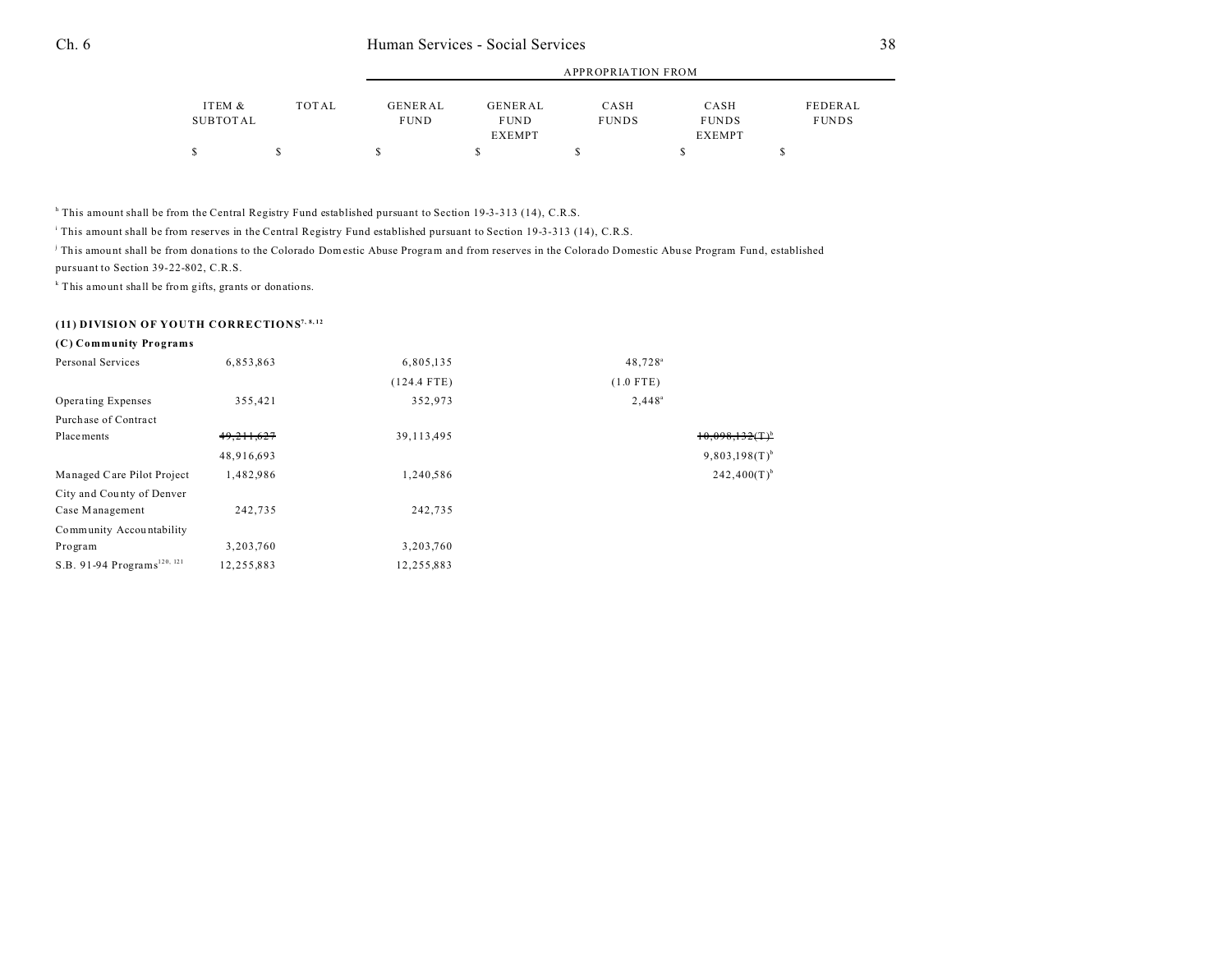Parole Program Services<sup>122</sup> 4,112,441 3,128,877 983,564<sup>c</sup>

a These amounts shall be from the contractor for the Ridge View facility pursuant to Section 19-2-411.5 (2) (e), C.R.S. b These amou nts shall be from Medicaid funds appropriated to the Department of Health Care Policy and Financing.

<sup>c</sup> This amount shall be from Title IV-E of the Social Security Act.

### 126,137,850

#### 125,842,916

### **(12) DIVISION OF CHILDREN'S HEALTH AND REHABILITATION**

77,718,716 77,423,782

#### **(B) Services for Children with Developmental Disabilities**

| Programs for Children with          |            |            |                        |
|-------------------------------------|------------|------------|------------------------|
| Developmental Disabilities          | 17,875,906 | 13,196,574 | 4,679,332°             |
|                                     | 17,768,454 |            | 4,571,880 <sup>a</sup> |
| Family Support Pilot <sup>123</sup> | 94,162     | 94,162     |                        |
|                                     | 17,970,068 |            |                        |
|                                     | 17,862,616 |            |                        |

<sup>a</sup> Of this amount, <del>\$3,801,038(T)</del> \$3,693,586(T) shall be from Medicaid funds appropriated to the Department of Health Care Policy and Financing and \$878,294(L) shall be from local fu nds.

### **(C) Children's Mental Health Services**

| Enhanced Mental Health      |         |         |
|-----------------------------|---------|---------|
| Pilot Services for Detained |         |         |
| Youth                       | 450.162 | 450.162 |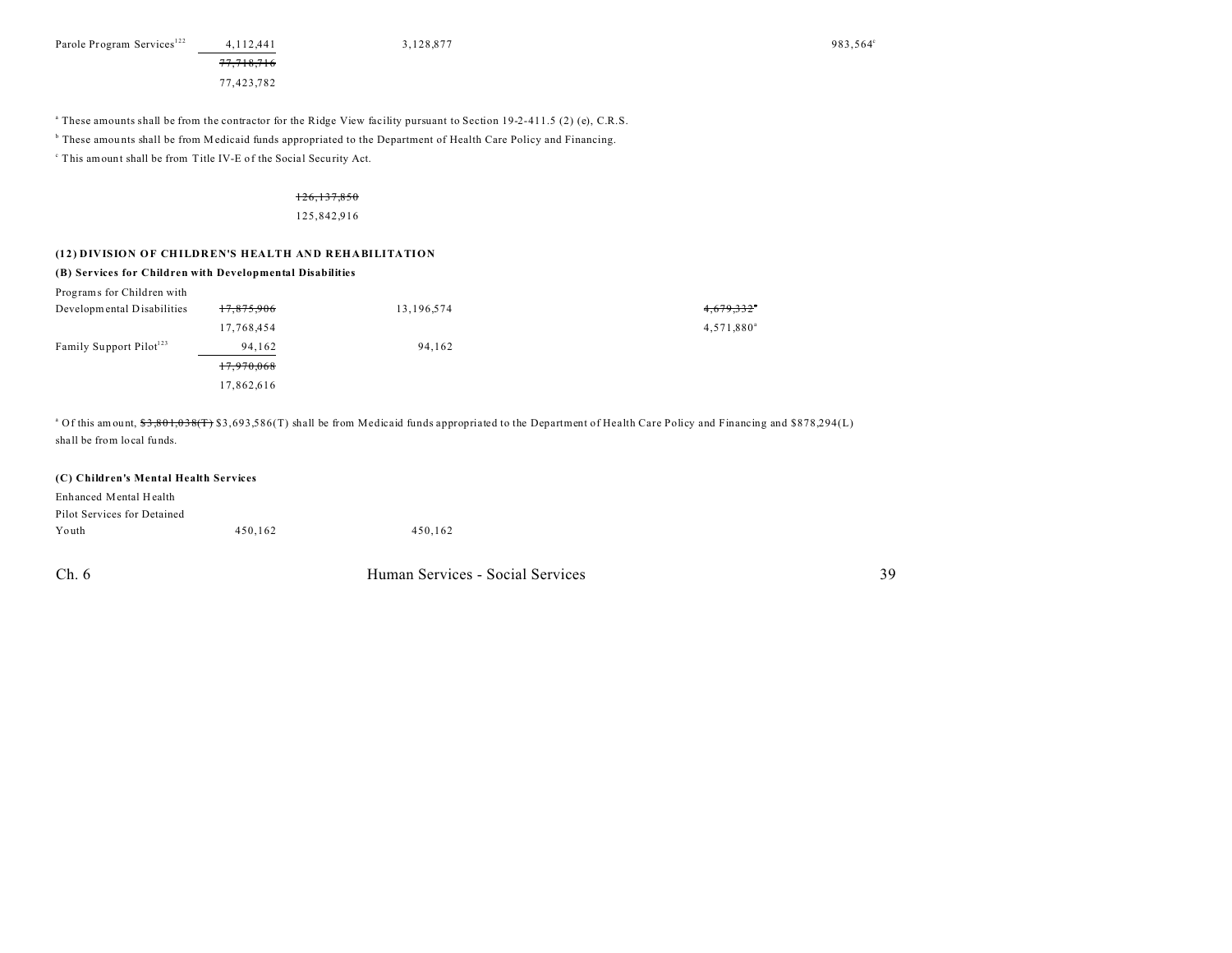|                                                          |                           |              | <b>APPROPRIATION FROM</b>     |                                                |                      |                                       |                         |  |
|----------------------------------------------------------|---------------------------|--------------|-------------------------------|------------------------------------------------|----------------------|---------------------------------------|-------------------------|--|
|                                                          | ITEM &<br><b>SUBTOTAL</b> | <b>TOTAL</b> | <b>GENERAL</b><br><b>FUND</b> | <b>GENERAL</b><br><b>FUND</b><br><b>EXEMPT</b> | CASH<br><b>FUNDS</b> | CASH<br><b>FUNDS</b><br><b>EXEMPT</b> | FEDERAL<br><b>FUNDS</b> |  |
|                                                          | \$                        | S            | S                             | \$                                             | \$                   | \$                                    | \$                      |  |
|                                                          |                           |              |                               |                                                |                      |                                       |                         |  |
| Mental Health Early                                      |                           |              |                               |                                                |                      |                                       |                         |  |
| Intervention Program                                     | 390,213                   |              |                               | 351,192                                        |                      | $39,021(L)^a$                         |                         |  |
| Juvenile Mental Health Pilot                             |                           |              |                               |                                                |                      |                                       |                         |  |
| $(H.B. 00-1034)$                                         |                           | 360,000      |                               | 180,000                                        |                      | $180,000(L)^{a}$                      |                         |  |
| Residential Treatment for                                |                           |              |                               |                                                |                      |                                       |                         |  |
| Youth (H.B. 99-1116) <sup>124</sup>                      |                           | 831,160      |                               | 204,545                                        |                      | $626,615(T)^b$                        |                         |  |
|                                                          | 813,111                   |              |                               |                                                |                      | $608,566(T)$ <sup>b</sup>             |                         |  |
| Early Childhood Mental<br>Health Services <sup>125</sup> | 469,000                   |              | 398,650                       |                                                |                      |                                       | $70,350^{\circ}$        |  |
| Alternatives to Inpatient                                |                           |              |                               |                                                |                      |                                       |                         |  |
| Hospitalization for Y outh <sup>91</sup>                 | 246,282                   |              | 246,282                       |                                                |                      |                                       |                         |  |
|                                                          | 2,746,817                 |              |                               |                                                |                      |                                       |                         |  |
|                                                          | 2,728,768                 |              |                               |                                                |                      |                                       |                         |  |
|                                                          |                           |              |                               |                                                |                      |                                       |                         |  |

<sup>a</sup> These amounts shall be from local matching funds.

<sup>b</sup> This amount shall be from Medicaid funds appropriated to the Department of Health Care Policy and Financing.

c This amount shall be from Child Care Development Funds.

21,002,316

20,876,815